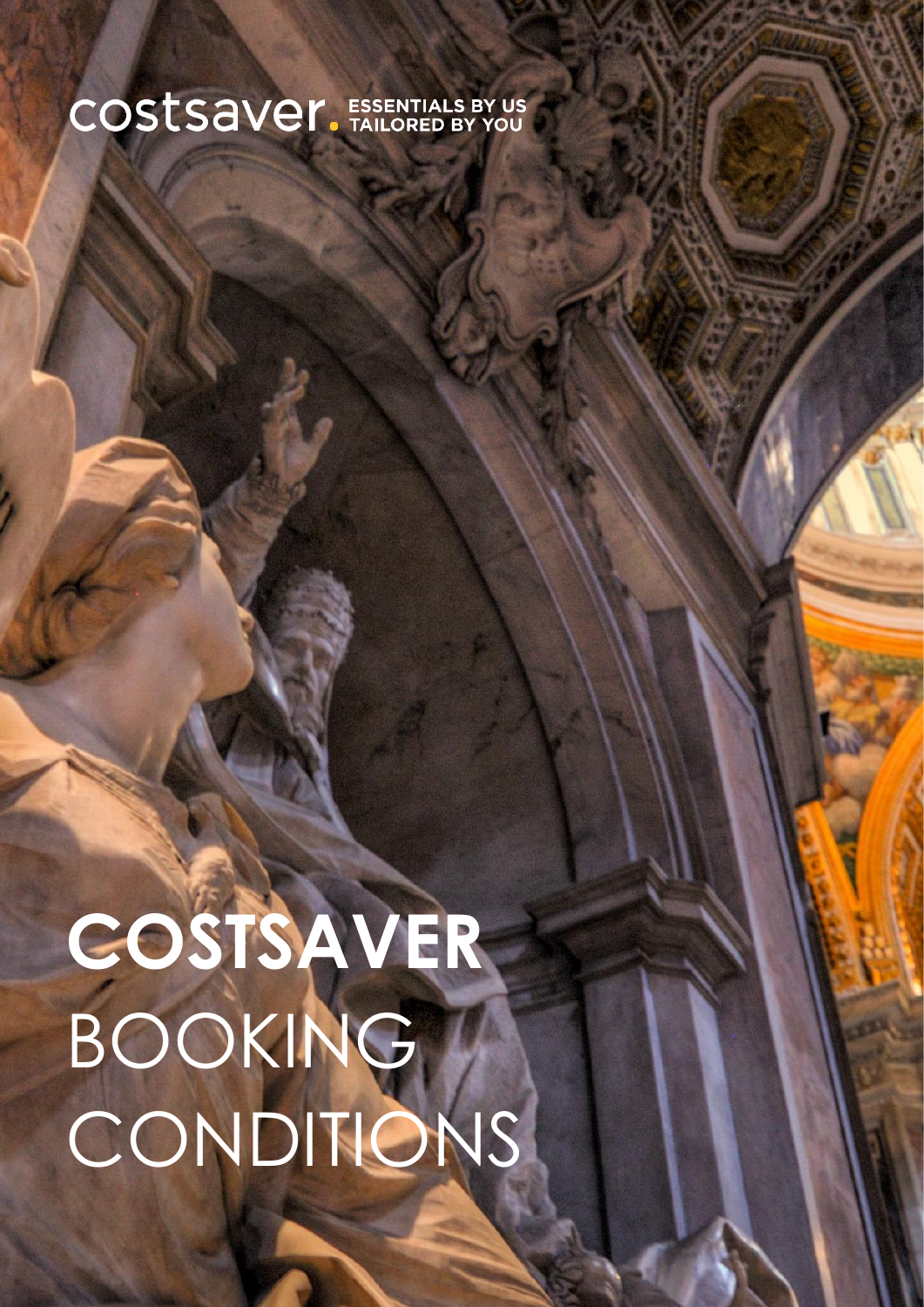## **BOOKING CONDITIONS**

#### **For your statutory rights please refer to**

[https://www.legislation.gov.uk/uksi/2018/634/schedule/2/made?view=plain\]](https://www.legislation.gov.uk/uksi/2018/634/schedule/2/made?view=plain)

## **SUMMARY BOOKING AND CANCELLATION TERMS**

|                                                           | Level 1     |            | Level 2 Oberammergau                                                                           | <b>Additional Air</b><br><b>Tickets</b> | Extra<br>Accommodation                               | Chargeable<br><b>Transfers</b>               |
|-----------------------------------------------------------|-------------|------------|------------------------------------------------------------------------------------------------|-----------------------------------------|------------------------------------------------------|----------------------------------------------|
| Deposit due<br>per person                                 | £100        | £200       | £460                                                                                           | As per airline policy                   | No additional<br>deposit required                    | No additional<br>deposit required            |
| <b>Final</b><br>Payment Due days<br>(before<br>departure) | 60          | 90<br>days | 90 days                                                                                        | As per airline policy                   | In accordance<br>with guided<br>holiday              | In accordance with<br>guided holiday         |
|                                                           |             |            | Cancellation Charges (per person) if you cancel your holiday (No. of Days before travel)       |                                         |                                                      |                                              |
| <b>120 days and Deposit Deposit Deposit</b><br>over       |             |            |                                                                                                | £30 plus airline<br>charges             | £15                                                  | £15                                          |
| 119 - 90 days Deposit Deposit Deposit                     |             |            |                                                                                                | £30 plus airline<br>charges             | £15                                                  | £15                                          |
| 89 - 60 days                                              | Deposit 30% |            | 100 % of<br>Oberammergau<br>$supplement + 30\%$<br>of land only price<br>excl.<br>Oberammergau | £30 plus airline<br>charges             | £15                                                  | £15                                          |
| 59 - 16 days                                              | 30%         | 60%        | 100 % of<br>Oberammergau<br>supplement + 30%<br>of land only price<br>excl.<br>Oberammergau    | £30 plus airline<br>charges             | Higher of £15 or<br>25% of<br>accommodation<br>price | Higher of £15 or<br>25% of transfer<br>price |
| 15 - 8 days                                               | 50%         | 90%        | 100 % of<br>Oberammergau<br>supplement $+50\%$<br>of land only price<br>excl.<br>Oberammergau  | £30 plus airline<br>charges             | Higher of £15 or<br>30% of<br>accommodation<br>price | Higher of £15 or<br>30% of transfer<br>price |
| $7 - 1$ days                                              | 90%         | 100%       | 100% of<br>Oberammergau<br>supplement + 90%<br>of land only price<br>excl.<br>Oberammergau     | £30 plus airline<br>charges             | 100% of<br>accommodation<br>price                    | 100% of transfer<br>price                    |
| <b>Departure</b><br>Day/No show                           | 100%        | 100%       | 100%                                                                                           | £30 plus airline<br>charges             | 100% of<br>accommodation<br>price                    | 100% of transfer<br>price                    |

## **COSTSAVEY.** ESSENTIALS BY US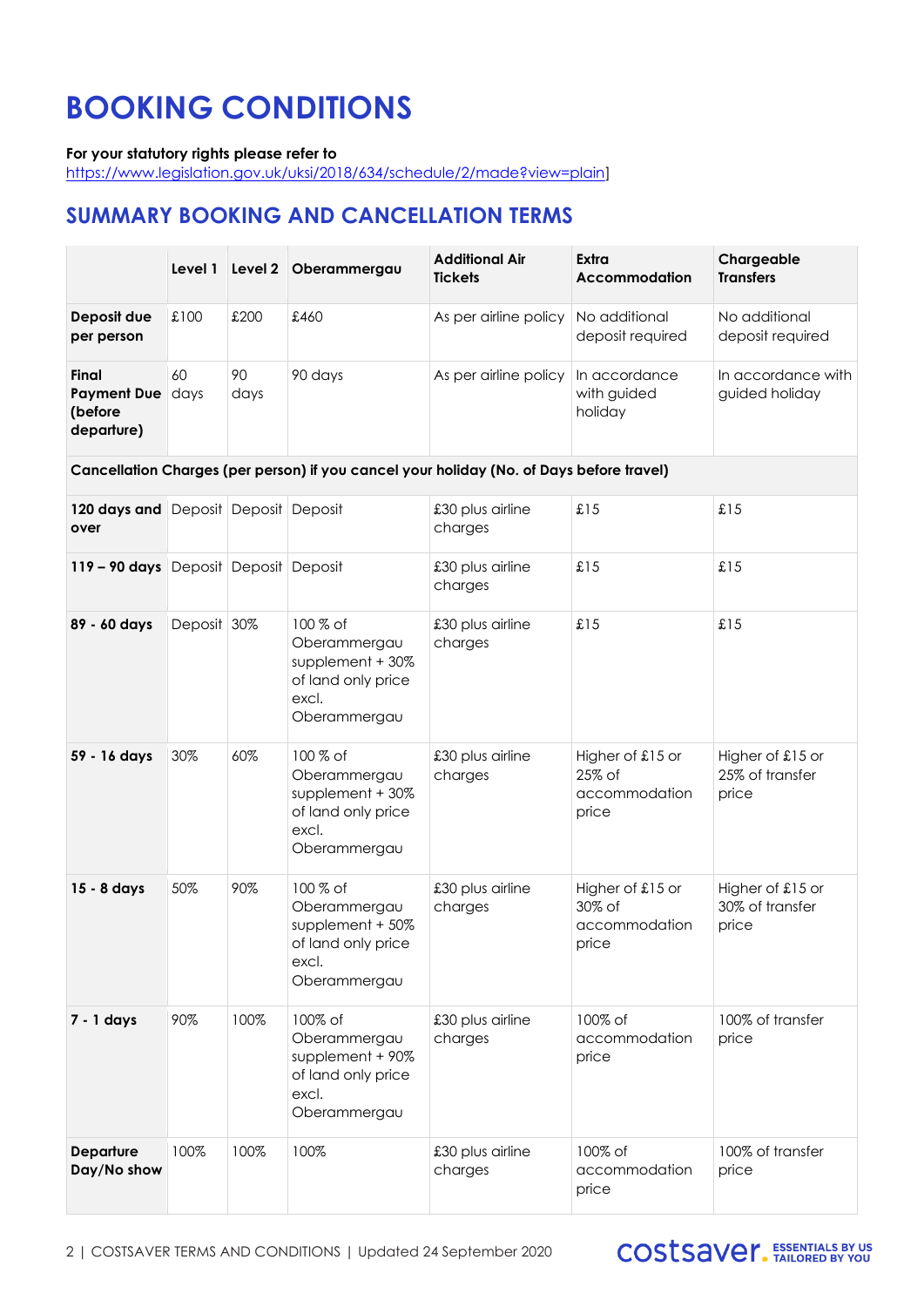**NOTES:** Included flights are outlined in each trip itinerary in our brochure or online. Guests traveling on any flight must provide their full name (as appears on their passport), date of birth and gender. Incomplete or inaccurate information may result in additional charges payable directly to the airline or in a worst-case scenario, be denied boarding.

Level 1: Cancellation fees are the minimum cancellation fee charged and is used unless the trip is described as Level 2 .

**Level 2:** These trips are generally trips which include cruise/ferry, train or intra-trip flight elements.

A full list of all trips and levels can be found at [www.costsavertour.com.](https://www.trafalgar.com/-/media/PDFs/Costsaver/CS%20Website%20Terms%20of%20Use/CS%20Booking%20Conditions%202020%2008/CS_Levels_Table%2025AUGUST20)

## **YOUR HOLIDAY BOOKING**

For the purposes of this document reference to "you" or "your" includes all guests in the party. Trafalgar Tours PTY Ltd is the 'Sales Company'. The 'Operator' for the trips will be as described in the table below. Collectively these companies are referred to as 'Trafalgar' or 'Costsaver'.

| <b>Destination</b>                                             | Operator                                                  |
|----------------------------------------------------------------|-----------------------------------------------------------|
| Europe and Britain, Africa, Asia                               | Trafalgar Tours Limited                                   |
| USA & Canada, Central America,<br>South America and Antarctica | Destination America                                       |
| Australia and New Zealand                                      | AAT Kings Tours Limited and Travel Corporation NZ Limited |

Your agreement is with Trafalgar Tours Limited ("Trafalgar" or "Costsaver"), Company Number 50679, a company registered in Guernsey whose registered office address is Travel House, Rue du Manoir, St Peter Port, Guernsey, Channel Islands, GY1 2JH. A contract will come into existence between us when you make a reservation with us. Enrolment in and payment for a guided holiday shall constitute acceptance by the guest of the terms and conditions in this brochure. These cannot be varied except in writing by an officer of the Company.

All contracts with Costsaver are made subject to the terms of these booking conditions and are governed by English law and the jurisdiction of the English Courts, you may however, choose the jurisdiction of Scotland or Northern Ireland if you wish to do so.

CostSaver is a trading name of Trafalgar and is used interchangeably.

We reserve the right to change these booking conditions at any time prior to you making a booking.

The invalidity of any provisions herein shall not affect the validity of any other provisions. The agreement shall be construed as though the invalid provision was not contained herein and was replaced with an enforceable provision as similar as possible to the original provision. Should any conflict arise between these booking conditions and those contained within our brochures, these booking conditions shall prevail.

| <b>Departure Date</b>   | The departure date is the date indicated on the booking confirmation.                                                                                                                                                                                                                                                                                                                                                                                                     |
|-------------------------|---------------------------------------------------------------------------------------------------------------------------------------------------------------------------------------------------------------------------------------------------------------------------------------------------------------------------------------------------------------------------------------------------------------------------------------------------------------------------|
| <b>Security</b>         | Security is a major concern to all of us and the situation globally is constantly<br>changing. Events around the world, coupled with the "Travel Advisories" put out<br>by various governments, may at times necessitate changes to the<br>accommodations and itinerary or even trip cancellation. You must accept these<br>risks involved in travel to any country that may experience security difficulties and<br>accept responsibility for your own travel decisions. |
| <b>Travel Insurance</b> | Travel insurance is required for all guests covering all applicable dates of travel with<br>Costsaver. This insurance must cover; trip interruption, personal injury, medical                                                                                                                                                                                                                                                                                             |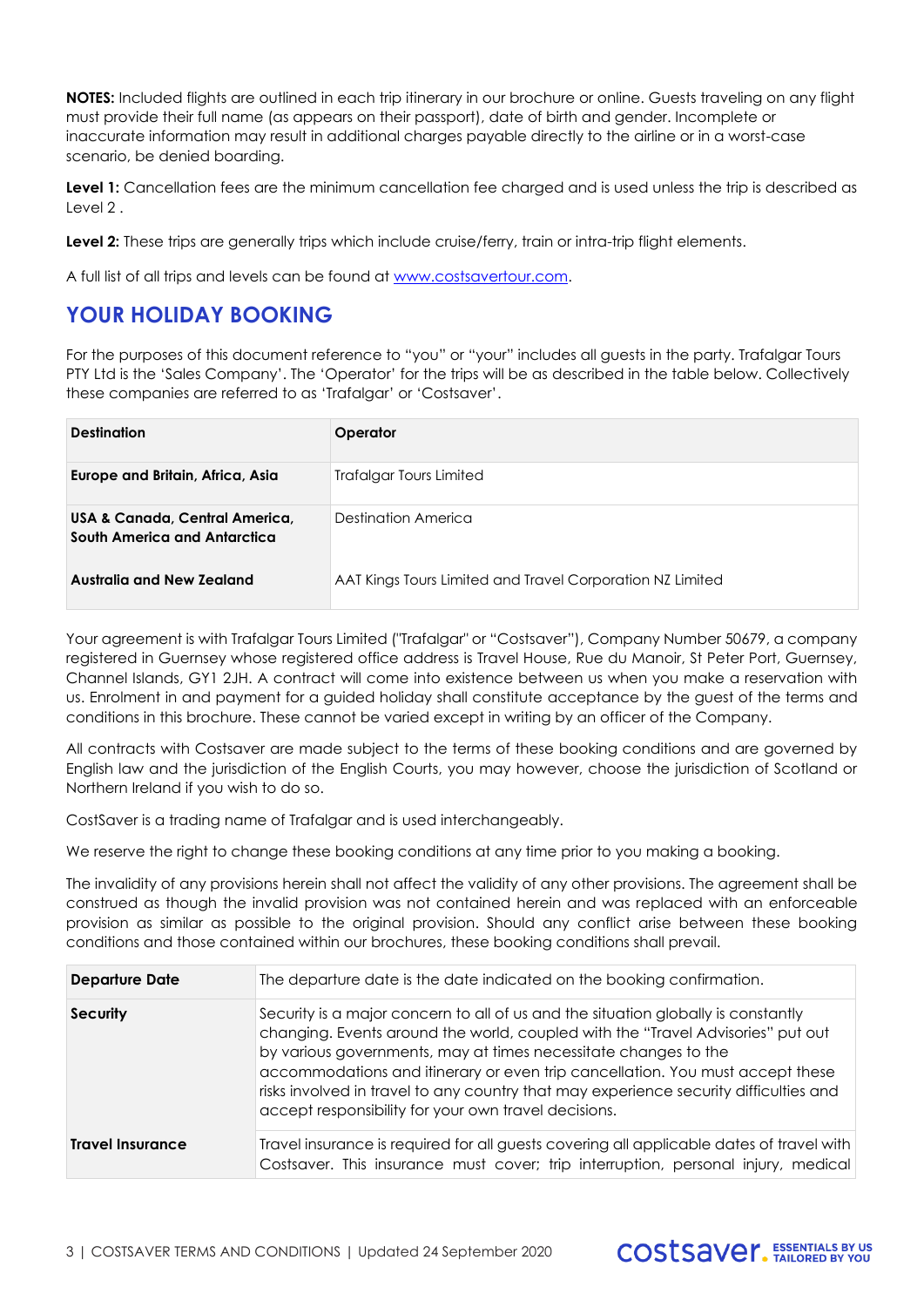| expenses, evacuation and repatriation cover including during pandemic events.<br>The choice of insurer is yours.                                                                                                                                                                                                                                                                                                                                                                                                                                                                                                                                                                                                                                                                    |
|-------------------------------------------------------------------------------------------------------------------------------------------------------------------------------------------------------------------------------------------------------------------------------------------------------------------------------------------------------------------------------------------------------------------------------------------------------------------------------------------------------------------------------------------------------------------------------------------------------------------------------------------------------------------------------------------------------------------------------------------------------------------------------------|
| The availability of travel insurance and extent of cover is constantly changing,<br>please refer to our website costsavetour.com for most up to date information or talk<br>to your reservation agent. Costsaver may receive a commission for introducing you<br>to a travel insurance provider.                                                                                                                                                                                                                                                                                                                                                                                                                                                                                    |
| Costsaver cannot be held responsible for your failure to obtain insurance which is<br>appropriate and we recommend you purchase your insurance at or soon after<br>booking your trip. Costsaver will not be held liable for any costs incurred by the<br>guest resulting from their failure to obtain adequate travel insurance.                                                                                                                                                                                                                                                                                                                                                                                                                                                    |
| An inherent risk of exposure to COVID-19 exists in any public place where people<br>are present. COVID-19 is an extremely contagious disease that can lead to severe<br>illness and death. According to the WHO senior citizens and guests with underlying<br>medical conditions are especially vulnerable.                                                                                                                                                                                                                                                                                                                                                                                                                                                                         |
| We ask that you please take personal responsibility for your wellbeing. This begins<br>with packing any personal protective equipment and sanitisers you require. Please<br>adopt physical distancing and hygiene practices throughout your pre-trip travel<br>arrangements and follow all health instructions whether physical signage, or<br>requests from our professional staff, once you are holidaying with us. To travel with<br>Costsaver, you voluntarily assume all risks related to exposure to COVID-19. Full<br>details of hygiene protocols can be found on our website.                                                                                                                                                                                              |
| Force Majeure Event means any event or circumstance beyond the control of<br>Costsaver, including but not limited to: (a) an act of god (such as earthquake,<br>flood, fire, explosion, landslide, lightning, action of the elements, force of nature,<br>washout, typhoon, hurricane, cyclone, tsunami, storm or storm warning or natural<br>disaster); (b) industrial disputes, work ban or other labour dispute or difficulty; (c)<br>acts of terrorism, political unrest, war or threat of war, riots or civil strife; (d) failure or<br>delays to scheduled transportation and the closure of airports or ports; (e)<br>pandemic, epidemic or health risk; (f) governmental and administrative actions<br>(including closure of borders and travel warnings and restrictions). |
|                                                                                                                                                                                                                                                                                                                                                                                                                                                                                                                                                                                                                                                                                                                                                                                     |

## **RESERVATIONS AND PAYMENTS**

- 1. Your trip will be confirmed after receipt of a non-refundable deposit as detailed in the Summary Booking and Cancellation Terms table. We reserve the right to refuse a booking without giving any reason and shall in that event return any deposit received. If not received within 7 days of booking, the reservation will automatically be cancelled. On certain departures, deposits may be required at time of booking to hold seats.
- 2. Air-inclusive bookings may require an additional non-refundable deposit or payment in full at the time of booking, see Air Arrangements section below.
- 3. We may from time to time offer deposits at a reduced amount (Promotional Deposits) and these may be subject to different terms and conditions as specified by us. Such terms and conditions prevail to the extent of any inconsistency with these Booking Conditions.
- 4. Final payment for your trip reservation will be due prior to departure no later than as detailed in the Summary Booking and Cancellation Terms table. When making multiple trip bookings, full payment is for all trips according to the scheduled departure date of the first departing trip. Payment in full will be required at time of booking for reservations made later than the final payment due date (see Summary Booking and Cancellation table) prior to the trip departure date. Some special promotions may have different payment deadlines and cancellation terms.
- 5. Costsaver reserves the right to cancel the reservation and impose cancellation charges if any payment is not received as detailed within the Summary Booking and Cancellation table. Costsaver will not be responsible for lost land and/or air reservations.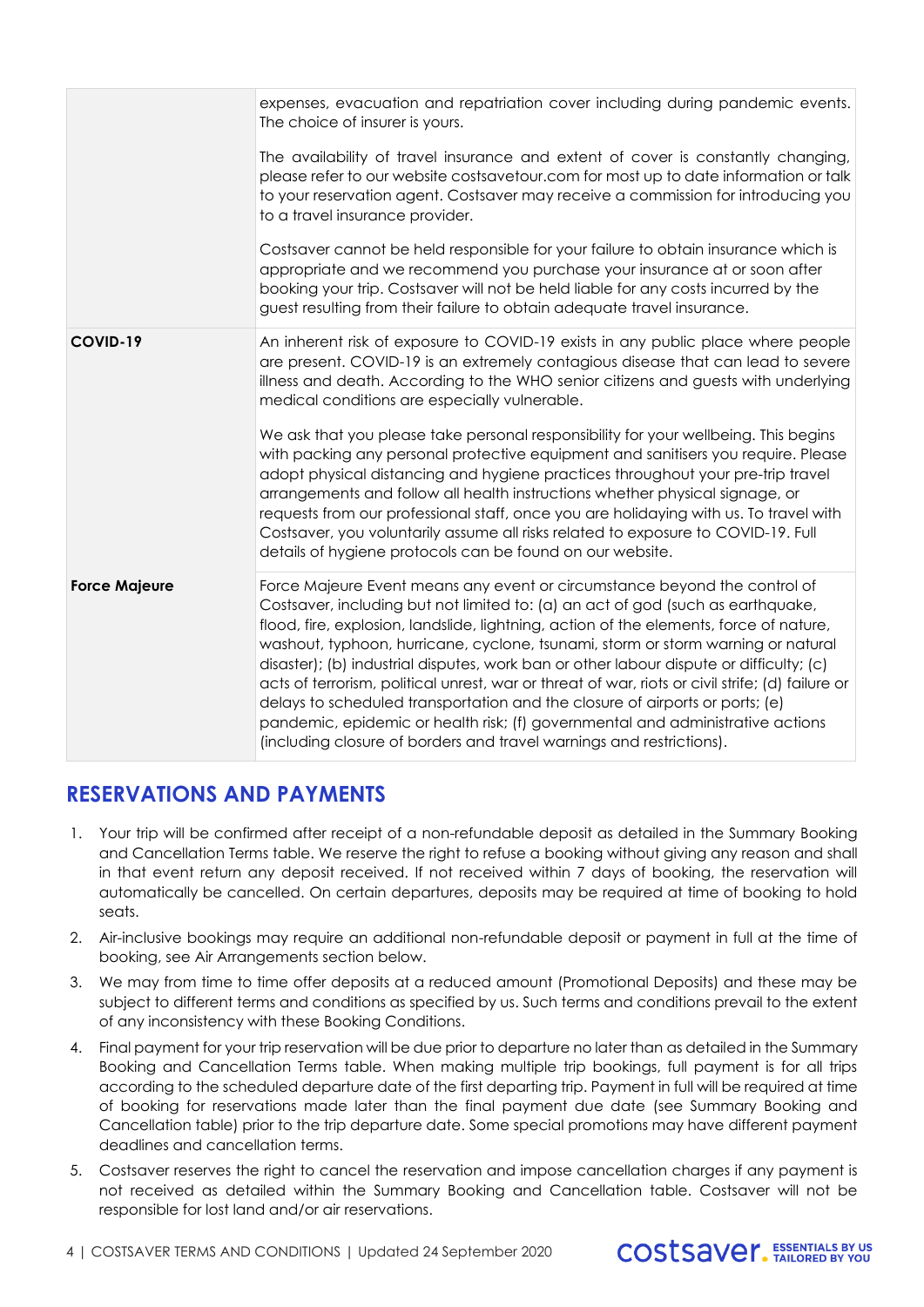- 6. Credit Card Bookings: Costsaver should be advised of your credit card number when making your reservation directly with us. For security purposes, we are required to collect the guest's credit card billing address, card expiration date and the customer verification code every time a payment is applied. We do not charge credit card fees.
- 7. Your Travel Agent shall hold all monies for each and every person named in the booking until the booking is confirmed at which time your Travel Agent shall provide those monies promptly to us. You consent to us depositing monies received by us as required by law. We will be entitled to keep interest earned on monies.

## **BOOKING CHANGES**

| <b>Name Changes</b>              | Costsaver does not charge for name changes or name corrections, however<br>where third party costs are incurred these will be passed on to the guest. Not all<br>airlines allow name changes or name corrections and a new airfare may need to<br>be purchased which will be passed onto the guest.                                                                                                                                                                                                                                                                                                                                                                                                                                    |
|----------------------------------|----------------------------------------------------------------------------------------------------------------------------------------------------------------------------------------------------------------------------------------------------------------------------------------------------------------------------------------------------------------------------------------------------------------------------------------------------------------------------------------------------------------------------------------------------------------------------------------------------------------------------------------------------------------------------------------------------------------------------------------|
| <b>Other Booking Changes</b>     | Costsaver does not charge for minor booking changes however where third party<br>costs are incurred these will be passed on to the guest. Costs and charges may<br>increase the closer to the departure date that changes are made. We will try to<br>make your requested change but it may on occasion not be possible.<br>A change of trip date or itinerary after final payment is due (see Summary Booking<br>and Cancellation table) of departure date will be treated as a cancellation.<br>Cancellation fees will apply except when the change is to an alternative<br>departure and the trip price is equivalent or greater, in which case any<br>amendment costs incurred including airline charges and fees will be charged. |
| <b>CANCELLATIONS AND REFUNDS</b> |                                                                                                                                                                                                                                                                                                                                                                                                                                                                                                                                                                                                                                                                                                                                        |
| <b>Cancellation by Traveller</b> | Travel arrangements for any member of the party may be cancelled at any time<br>by written notice by the person who made the booking.                                                                                                                                                                                                                                                                                                                                                                                                                                                                                                                                                                                                  |
|                                  | If notice of cancellation is received by Costsaver before final payment is due (see<br>Summary Booking and Cancellation table), the deposit will be retained. If<br>cancellation is made after final payment is due cancellation fees will apply (see<br>Summary Booking and Cancellation table). Please also refer to Air Cancellation<br>Section where applicable.                                                                                                                                                                                                                                                                                                                                                                   |
|                                  | Notice of cancellation must be made in writing directly to Costsaver or through your<br>Travel Agent.                                                                                                                                                                                                                                                                                                                                                                                                                                                                                                                                                                                                                                  |
|                                  | If a person in a party cancels and there is a room change caused by this<br>cancellation (such as a Twin to Single, or Triple to Twin), charges for the new room<br>type will be the responsibility of the remaining party.                                                                                                                                                                                                                                                                                                                                                                                                                                                                                                            |
|                                  | If a guest fails to join the trip on the day of departure, cancellation fees will be 100%<br>(unless the guest notifies us of the delay and joins the trip later at their own expense).                                                                                                                                                                                                                                                                                                                                                                                                                                                                                                                                                |
|                                  | Cancellation fees as per the Summary Booking and Cancellation table apply to<br>additional accommodation and/or chargeable transfers prior to and after the trip,<br>itinerary extensions or cruise reserved through Costsaver.                                                                                                                                                                                                                                                                                                                                                                                                                                                                                                        |
|                                  | Cancellation fees and charges will include any amounts that we have paid or have<br>contractually committed to pay to third parties to deliver your travel arrangements<br>which we cannot reasonably recover (for example payments made or due to<br>airlines and hotels). Any payments we have made to third parties will only be                                                                                                                                                                                                                                                                                                                                                                                                    |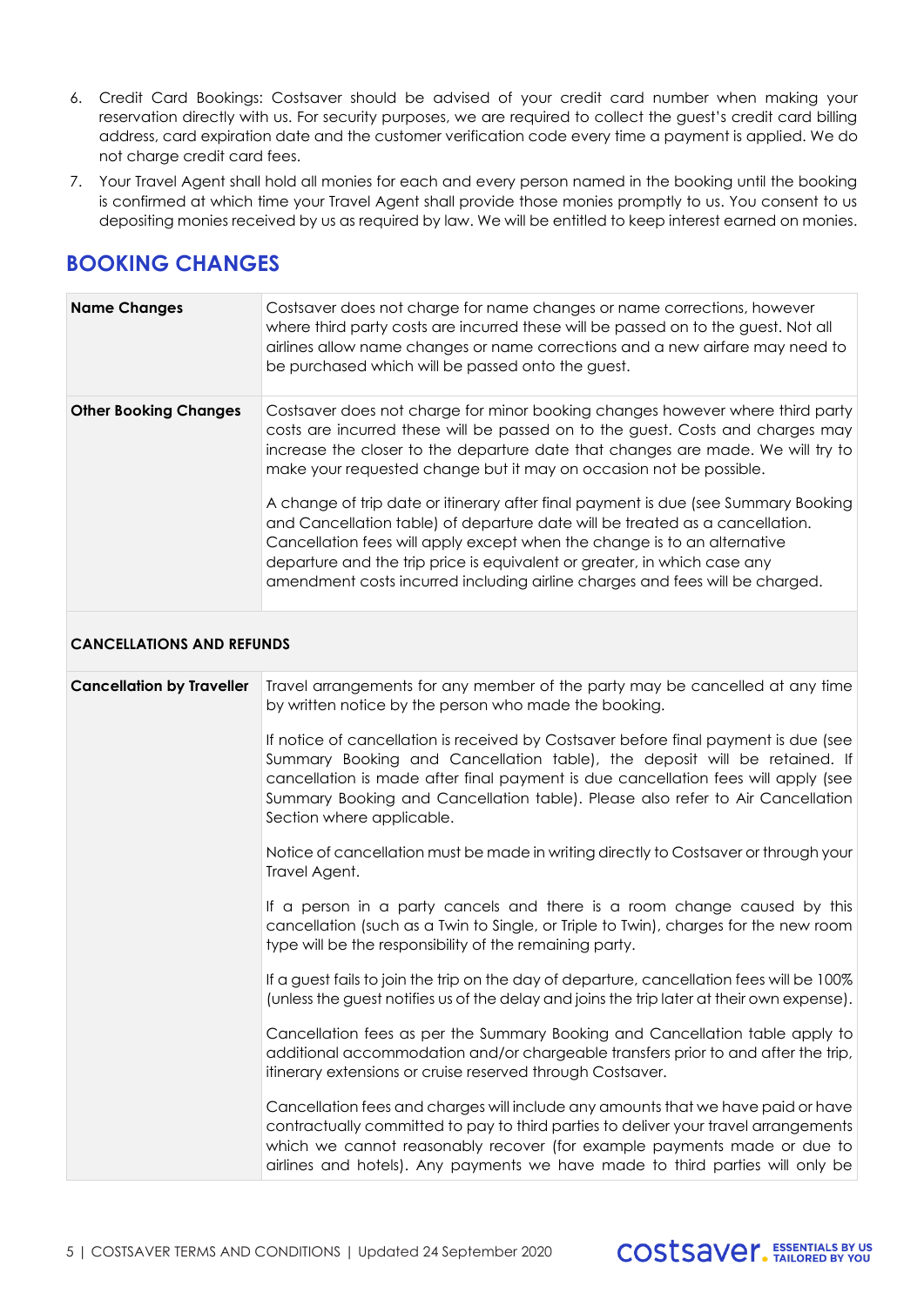|                                                                                                                                                                                                                                                                                                                                                                                                   | refunded to you once we have deducted the above cancellation fees and<br>charges and once we have actually recovered the amounts from the third parties.                 |  |
|---------------------------------------------------------------------------------------------------------------------------------------------------------------------------------------------------------------------------------------------------------------------------------------------------------------------------------------------------------------------------------------------------|--------------------------------------------------------------------------------------------------------------------------------------------------------------------------|--|
| Travel Agent.                                                                                                                                                                                                                                                                                                                                                                                     | All cancellations fees as per the Summary Booking and Cancellation table are<br>additional to any cancellation fees or other charges that may be levied by your          |  |
| claim to your insurer.                                                                                                                                                                                                                                                                                                                                                                            | If the reason for your cancellation is covered under your insurance, you may be<br>able to reclaim these charges from your insurer. You are responsible to make the      |  |
| accommodation, in-destination activity or arrangement at any time.                                                                                                                                                                                                                                                                                                                                | Costsaver reserves the right, to modify or cancel any trip (definite or not),                                                                                            |  |
| <b>Cancellation due to Failure to Pay</b>                                                                                                                                                                                                                                                                                                                                                         |                                                                                                                                                                          |  |
| refund will be made. Costsaver will not be responsible for lost reservations.                                                                                                                                                                                                                                                                                                                     | If full payment is not received by the due date (see Summary Booking and<br>Cancellation table), Costsaver has the right to cancel your reservation and no               |  |
| <b>Cancellation due to Force Majeure Events</b>                                                                                                                                                                                                                                                                                                                                                   |                                                                                                                                                                          |  |
| provide an alternative comparable trip (if available). If an alternative is not<br>payable in these circumstances.                                                                                                                                                                                                                                                                                | If Costsaver cancels a trip as a result of a Force Majeure Event, Costsaver will<br>available you will be offered a future travel credit or a refund. No compensation is |  |
| agree to pay for these costs.                                                                                                                                                                                                                                                                                                                                                                     | Where a trip is terminated mid-trip due to a Force Majeure event, if we provide<br>you with any alternative services or assistance (such as hotels or travel) then you   |  |
| <b>Cancellation due to Events other than Force Majeure Events</b>                                                                                                                                                                                                                                                                                                                                 |                                                                                                                                                                          |  |
| If the cancellation by Costsaver is not as a result of a Force Majeure Event,<br>Costsaver will provide an alternative comparable trip (if available) if an alternative<br>is not available then a refund will be made. Costsaver is not liable for any<br>cancellation or change cost or penalties incurred on other travel arrangements,<br>including air travel, that may be affected thereby. |                                                                                                                                                                          |  |
| Compensation may also be paid as follows:                                                                                                                                                                                                                                                                                                                                                         |                                                                                                                                                                          |  |
| No. of days prior to departure date                                                                                                                                                                                                                                                                                                                                                               | <b>Compensation payable (per person)</b>                                                                                                                                 |  |
| 46 days and over                                                                                                                                                                                                                                                                                                                                                                                  | £0                                                                                                                                                                       |  |
| $45 - 22$ days                                                                                                                                                                                                                                                                                                                                                                                    | £10                                                                                                                                                                      |  |
| $21 - 8$ days                                                                                                                                                                                                                                                                                                                                                                                     | £20                                                                                                                                                                      |  |
| $7 - 1$ days                                                                                                                                                                                                                                                                                                                                                                                      | £30                                                                                                                                                                      |  |
|                                                                                                                                                                                                                                                                                                                                                                                                   | £40                                                                                                                                                                      |  |
| have made outside Costsaver and which are affected by our cancellations.                                                                                                                                                                                                                                                                                                                          | Costsaver is not responsible for other travel arrangements that you or your party                                                                                        |  |
| Early return expenses are the guest's responsibility. There is no refund for absence<br>or early departure from a trip, including but not limited to missed hotels, transfers,<br>meals or sightseeing cruises or optional extensions. Costsaver urges you to<br>purchase travel insurance which covers such circumstances. Costsaver makes no                                                    |                                                                                                                                                                          |  |
|                                                                                                                                                                                                                                                                                                                                                                                                   | Day of departure                                                                                                                                                         |  |

## **COSTSAVEY.** ESSENTIALS BY US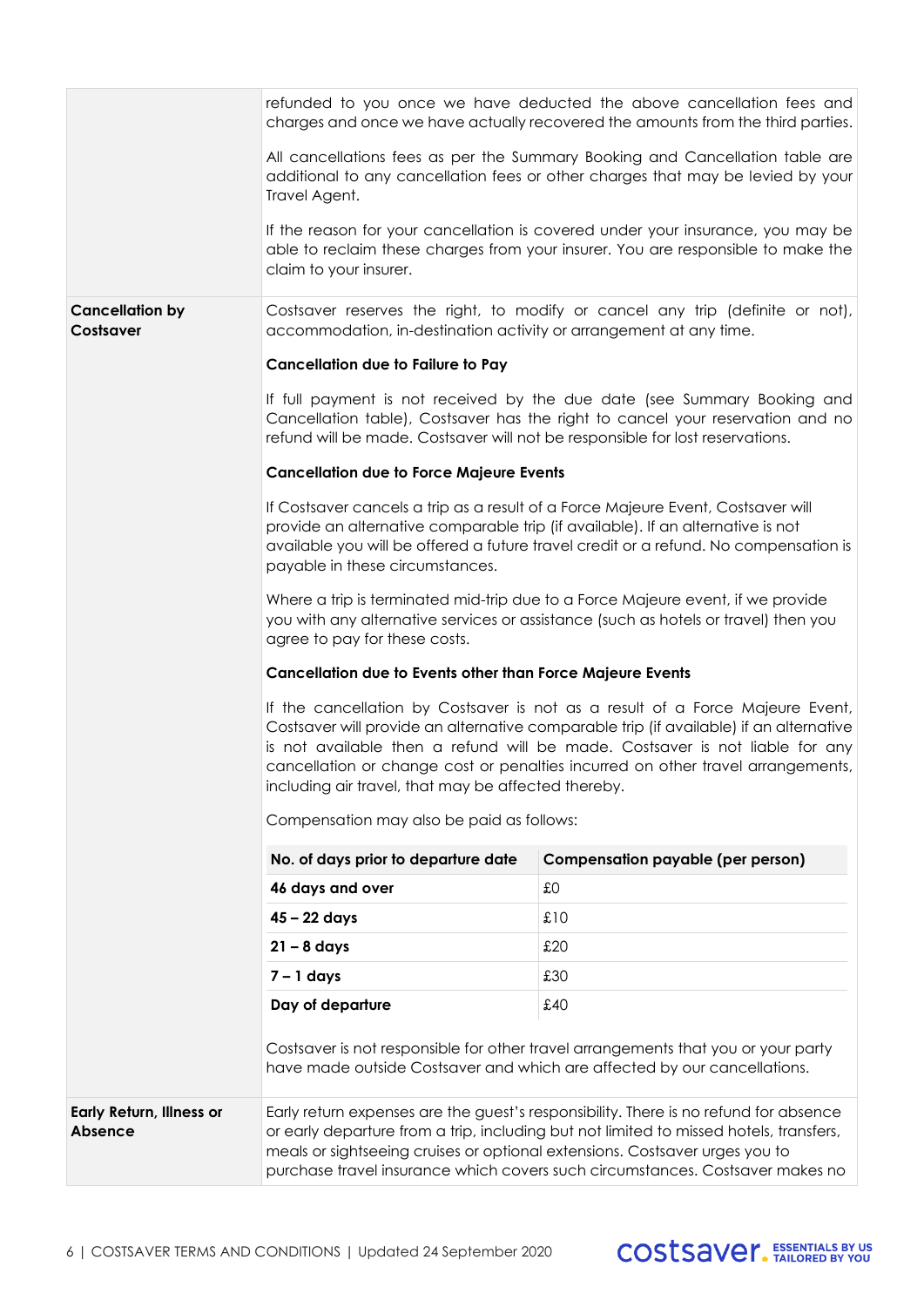representation or guarantees concerning reimbursement, scope of coverage, or other aspects of any travel insurance policy or claim.

## **OBERAMMERGAU AND PASSION PLAY**

All Oberammergau inclusive holiday prices are subject to change including, but not limited to, hotels, meals, sightseeing inclusions, itineraries, transfers and transportation.

No Book Early savings nor any other discounts are applicable to the Oberammergau portion of the trip.

Deposit protection guarantee is not available on trips including Oberammergau.

Costsaver has secured hotel accommodation either in Oberammergau or close by in the picturesque villages of the Bavarian Alps. Please note that single and triple rooms are not available for the Oberammergau stay. Solo travellers and triple share guests will be matched and accommodated in a twin/double room with a fellow solo Costsaver traveller (of the same gender) for the duration of the stay.

All services in Oberammergau are provided by a local agent, and hotel details will be advised by the Travel Director during the trip.

**NOTE:** Where Oberammergau specific terms and conditions conflict with those for holidays excluding Oberammergau, the specific Oberammergau terms and conditions shall prevail.

## **FLIGHT RESERVATIONS, DEPOSITS AND CANCELLATIONS**

| <b>Reservations/Ticketing</b>         | Air-inclusive bookings and some intra-trip flights require an additional non-<br>refundable deposit at time of booking which may be up to 100%.<br>If an air reservation is made by Costsaver, full payment may be required for your<br>airfare at the time of booking. On receipt of full air payment your airfare, taxes and<br>fuel surcharges are final. This will be regardless of future price fluctuations up or<br>down. When booking a trip including flights, you will be required, at the time of<br>booking, to provide us the full name as detailed on the passport, passport number,<br>nationality, date and place of issue for each guest. Costsaver does not hold an<br>allocation of air seats and all flight reservations are made on request and are<br>subject to the terms and conditions of the airline. Changes to flight itineraries and<br>name changes and/or corrections may either not be allowed or may result in<br>penalties charged by the airline. These are the guest's responsibility along with the<br>fees charged as described above.<br>Airlines (and other travel providers including Costsaver) change prices and routes<br>from time to time. All air routings are in the sole control of the airline and are<br>subject to change at any time. |
|---------------------------------------|--------------------------------------------------------------------------------------------------------------------------------------------------------------------------------------------------------------------------------------------------------------------------------------------------------------------------------------------------------------------------------------------------------------------------------------------------------------------------------------------------------------------------------------------------------------------------------------------------------------------------------------------------------------------------------------------------------------------------------------------------------------------------------------------------------------------------------------------------------------------------------------------------------------------------------------------------------------------------------------------------------------------------------------------------------------------------------------------------------------------------------------------------------------------------------------------------------------------------------------------------------------------------------------------|
| Air Changes or<br><b>Cancellation</b> | After deposit has been received changes or cancellations incur a service fee of \$75<br>per person, reduced to \$35 if air ticket has not been issued prior to cancellation, plus<br>any airline penalties. Airline imposed penalties may be up to 100% of the air ticket<br>price. Published Fares, Priced Match Fares, Promo Fares and some other airfares<br>booked are non-refundable.<br>Not showing up for your outbound flight as booked and ticketed will be considered<br>a no-show, and all the connecting flights associated with this one, even a return<br>flight will be cancelled and no refund will apply.                                                                                                                                                                                                                                                                                                                                                                                                                                                                                                                                                                                                                                                                 |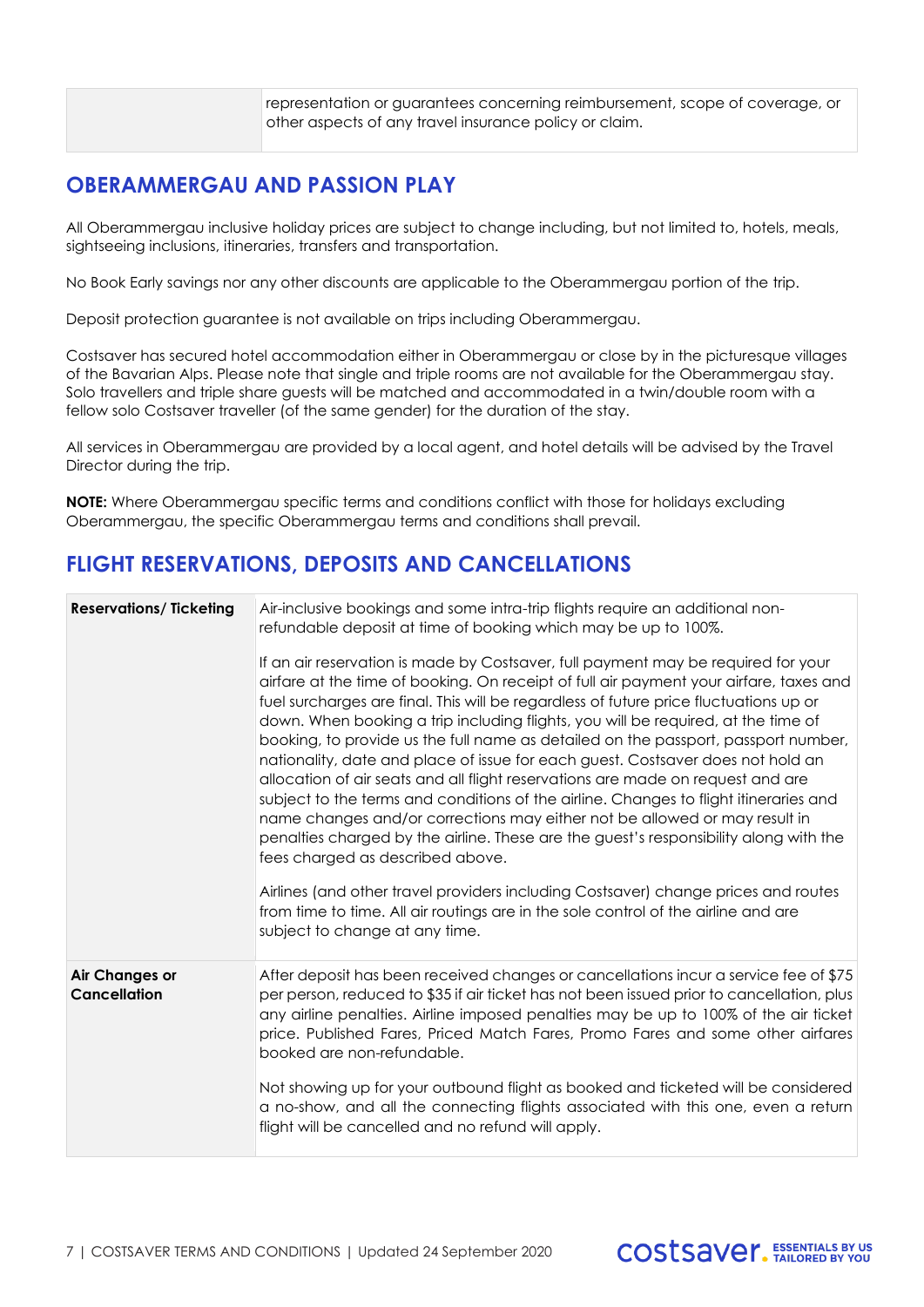## **FINANCIAL PROTECTION**

#### *We provide full financial protection for our package holidays.*

When you buy an ATOL protected air holiday package, flight and/or "flight plus" holiday from Costsaver you will receive an ATOL certificate from us (or via our authorised agent through which you booked), confirming your protection under our Air Travel Organiser's License number 10148. This lists what is financially protected, where you can get information on what this means for you and who to contact if things go wrong.

We, or the suppliers identified on your ATOL Certificate, will provide you with the services listed on the ATOL Certificate (or a suitable alternative). In some cases, where neither we nor the supplier are able to do so for reasons of insolvency, an alternative ATOL holder may provide you with the services you have bought or a suitable alternative (at no extra cost to you). You agree to accept that in those circumstances the alternative ATOL holder will perform those obligations and you agree to pay any money outstanding to be paid by you under your contract to that alternative ATOL holder. However, you also agree that in some cases it will not be possible to appoint an alternative ATOL holder, in which case you will be entitled to make a claim under the ATOL scheme (or your credit card issuer where applicable).

If we, or the suppliers identified on your ATOL certificate, are unable to provide the services listed (or a suitable alternative, through an alternative ATOL holder or otherwise) for reasons of insolvency, the Trustees of the Air Travel Trust may make a payment to (or confer a benefit on) you under the ATOL scheme. You agree that in return for such a payment or benefit you assign absolutely to those Trustees any claims which you have or may have arising out of or relating to the non-provision of the services, including any claim against us, the Travel Agent (or your credit card issuer where applicable). You also agree that any such claims may be re-assigned to another body, if that other body has paid sums you have claimed under the ATOL scheme.

When you buy a package holiday that does not include a flight, protection is provided by way of a bond held by ABTA.

#### **ABTA STATEMENT**

We are a Member of ABTA, membership number Y181X. We are obliged to maintain a high standard of service to you by ABTA's Code of Conduct. We can also offer you ABTA's scheme for the resolution of disputes which is approved by the Chartered Trading Standards Institute. If we can't resolve your complaint, go to www.abta.com to use ABTA's simple procedure. Further information on the Code and ABTA's assistance in resolving disputes can be found on [www.abta.com.](http://www.abta.com/)

For the latest travel advice from the Foreign, Commonwealth and Development Office including security, local *laws, passport and visa information, visit [www.gov.uk/foreign-travel-advice](http://www.gov.uk/foreign-travel-advice) or call 0203 117 0500 (calls are charged at local rate).*

#### **OPERATORS:**

Trafalgar Tours Limited, Travel House, Rue du Manoir, St Peter Port, Guernsey, GY1 2JH

Destination America Inc, 5551 Katella Avenue, Cypress, California 90630, USA

AAT Kings Tours (Pty) Limited, 82 – 86 Bourke Road, Alexandria NSW 2015, Australia

Travel Corporation NZ Limited, 131 New North Road, Eden Terrace, Auckland, New Zealand

**THE COSTSAVER GROUP OF COMPANIES** has Marketing/Sales/Administrative offices/agents in:

Australia, Brazil, Brunei, Canada, China, Guernsey, Hong Kong, India, Indonesia, Israel, Ireland, Japan, Malaysia, Myanmar, New Zealand, Philippines, Singapore, South Africa, South Korea, Sri Lanka, Switzerland, Taiwan, Thailand, United Kingdom and the USA.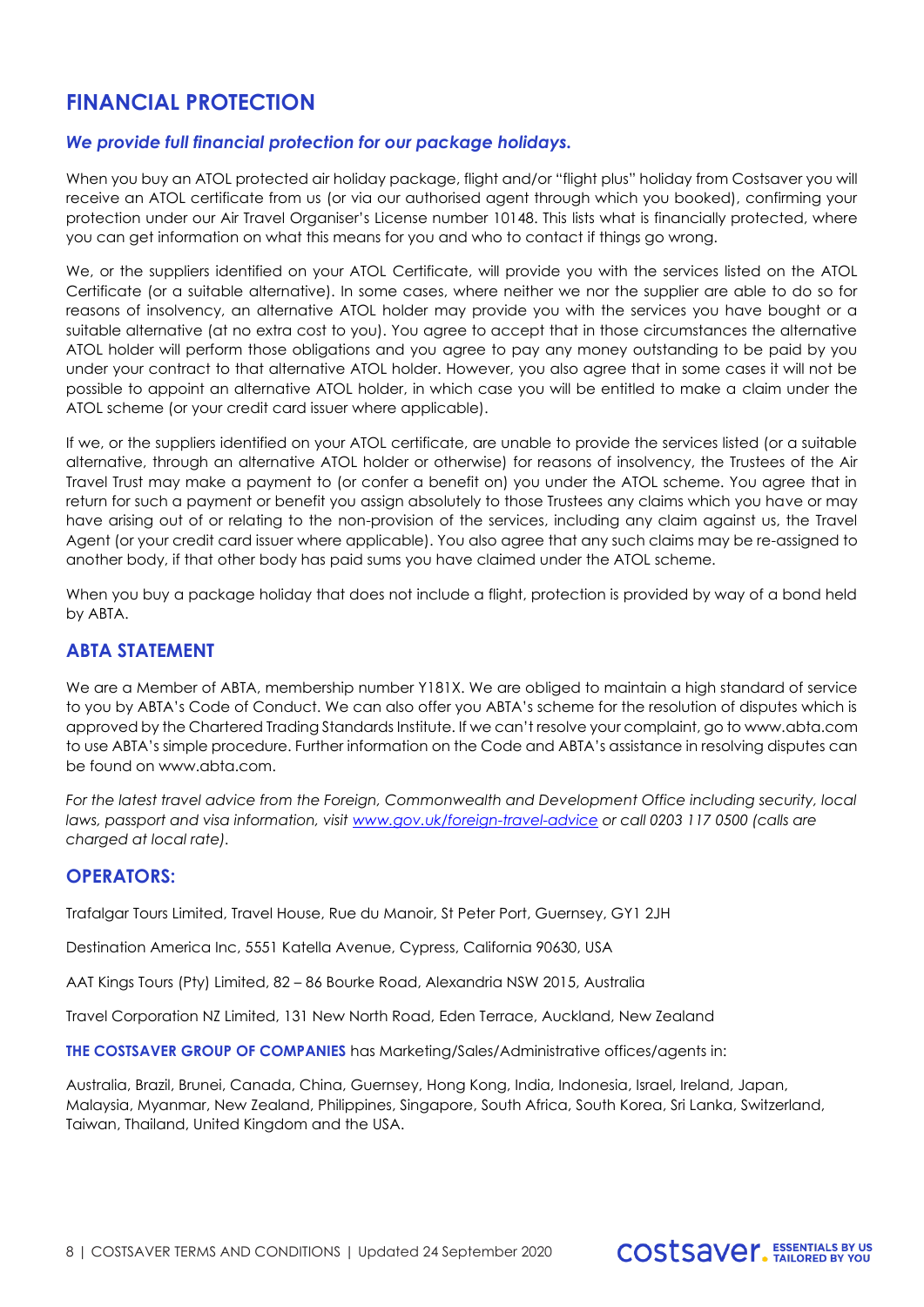## **IMPORTANT INFORMATION**

A quick reference guide to all the details you need to know before booking your holiday.

## **Disclaimer**

*Travel is personal and each individual's goals and experiences may differ. Costsaver will not be bound by, or liable for, any description, photograph, representation or warranty made by or provided by any independent third party sales representative, Travel Agent, or other person or entity relating to any holiday offered by Costsaver.*

## **WHAT'S INCLUDED IN THE TRIP PRICE**

| <b>Private Door to Door</b> | The private car door to door transfer service is available for all customers, from one<br>address per booking, living in mainland within a 150 mile radius of their choice of<br>departure airport (not included in UK-based trips), and travelling in a party of three<br>or less people. For bookings with more than three people, a larger or further vehicle<br>may be necessary and further supplementary charges may apply (this service is not<br>included in UK-based trips). For any journeys greater than 150 miles a supplementary<br>cost for additional mileage will apply and will be advised at the time of booking if<br>necessary.<br>Mileage<br>is<br>strictly<br>based<br>information<br>on<br>journey<br>from www.googlemaps.co.uk<br>When taking the door to door service on our Family Touring Experiences, a larger<br>vehicle may be needed to accommodate all passengers. This will be advised at<br>the time of booking and may be liable to supplementary costs. We cannot<br>guarantee that any of our vehicles will have child-seats available. |
|-----------------------------|------------------------------------------------------------------------------------------------------------------------------------------------------------------------------------------------------------------------------------------------------------------------------------------------------------------------------------------------------------------------------------------------------------------------------------------------------------------------------------------------------------------------------------------------------------------------------------------------------------------------------------------------------------------------------------------------------------------------------------------------------------------------------------------------------------------------------------------------------------------------------------------------------------------------------------------------------------------------------------------------------------------------------------------------------------------------------|
| <b>Guided Holiday</b>       | By air-conditioned luxury motorcoaches, minibus or 4x4 vehicles, trains, cruises, ferries<br>and intra-trip flights including light aircraft as described in the respective itinerary.<br>Please note on some regional holidays, transfers and sightseeing trips smaller<br>motorcoaches without toilet facilities may be used used. If, due to circumstances<br>beyond our control, motorcoaches are used otherwise than as advertised, a refund<br>of £7 per person will be made.<br>Toilets may be affected by higher altitude or extreme weather conditions such as<br>freezing temperatures and for the comfort of those on board the motorcoach the                                                                                                                                                                                                                                                                                                                                                                                                                    |
|                             | toilets may have to be closed. In these circumstances, additional rest breaks will be<br>incorporated into the itinerary.                                                                                                                                                                                                                                                                                                                                                                                                                                                                                                                                                                                                                                                                                                                                                                                                                                                                                                                                                    |
| <b>Hotel Accommodation</b>  | Prices are per person, based on two persons sharing a room with private bath or<br>shower. Triple rooms may be available on selected holidays in limited numbers. Triple<br>or quad occupancy rooms may utilise rollaway beds and three adults may find these<br>rooms small. This can be confirmed with your local sales agent or online reservation<br>agent.                                                                                                                                                                                                                                                                                                                                                                                                                                                                                                                                                                                                                                                                                                              |
|                             | Every effort has been made to reserve two-bed rooms; however, on some<br>occasions, rooms with one double bed may be the only option available. These<br>rooms will be allocated to solo travellers and couples first; other rooms may feature<br>a single bed and rollaway bed, murphy bed or sleeper sofa. A limited number of<br>twin/double rooms are available with our shared rooming service on certain trips.<br>Costsaver shall not be responsible or liable for any claims or issues arising out of the<br>shared rooming.                                                                                                                                                                                                                                                                                                                                                                                                                                                                                                                                         |
|                             | Special room requests (adjacent, connecting or lower-floor rooms, as examples)<br>must be made at time of booking. Special room requests are not guaranteed and                                                                                                                                                                                                                                                                                                                                                                                                                                                                                                                                                                                                                                                                                                                                                                                                                                                                                                              |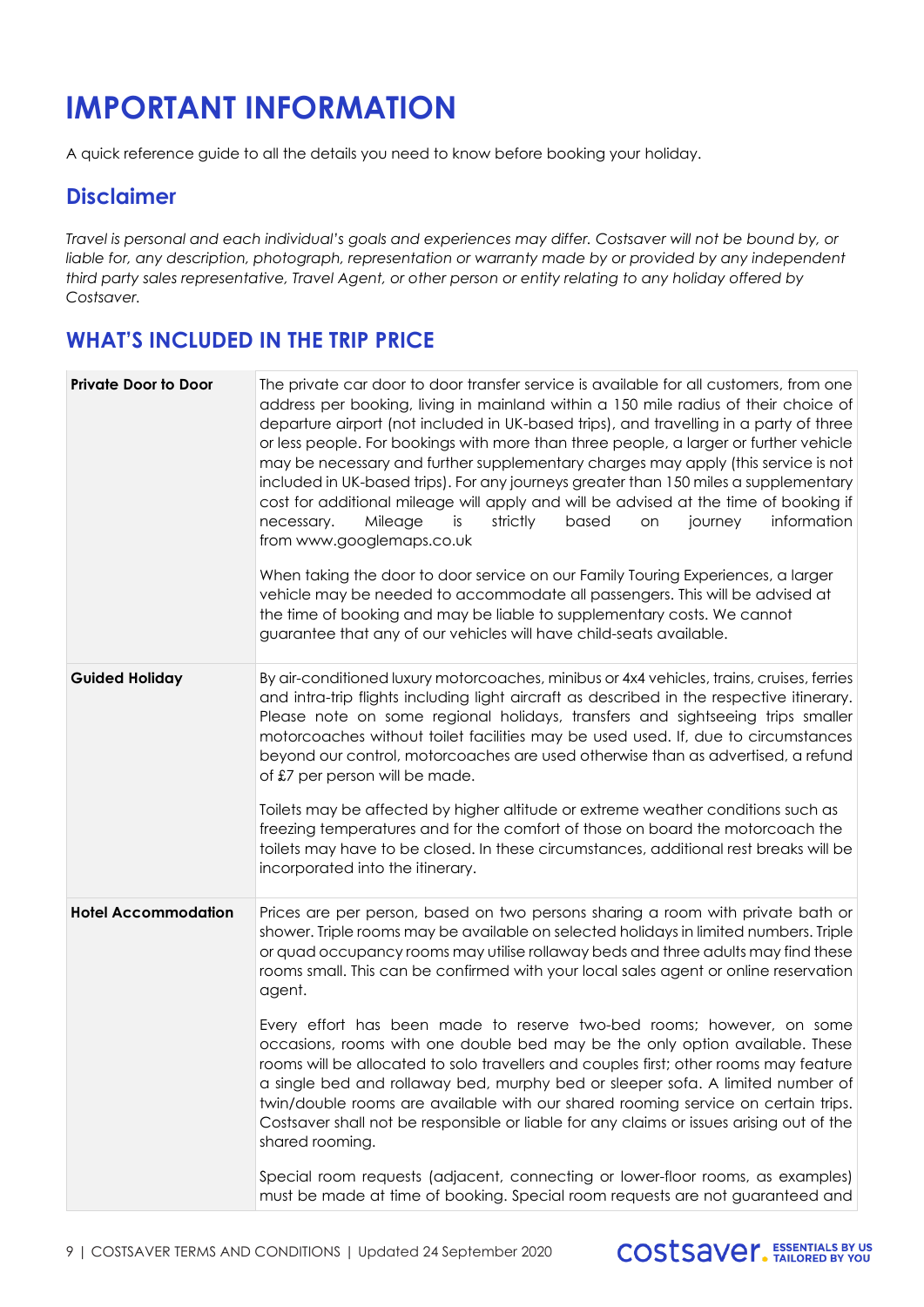|                           | are based on availability at time of check-in. Many hotels, lodges and luxury tented<br>camps are 100% smoke-free, including all guest rooms, restaurants, lounges, meeting<br>rooms and public spaces. Smoking in a non-smoking room will result in a fine.                                                                                                                                                                                                                                                                                                                                                                                                                                                                                                                                                                                                         |
|---------------------------|----------------------------------------------------------------------------------------------------------------------------------------------------------------------------------------------------------------------------------------------------------------------------------------------------------------------------------------------------------------------------------------------------------------------------------------------------------------------------------------------------------------------------------------------------------------------------------------------------------------------------------------------------------------------------------------------------------------------------------------------------------------------------------------------------------------------------------------------------------------------|
|                           | Substitute accomodation may be used sometimes. We try to use those of similar<br>standard. Hotel Frequent Traveller program points are not earned with hotels on<br>Costsaver trips.                                                                                                                                                                                                                                                                                                                                                                                                                                                                                                                                                                                                                                                                                 |
|                           | Please note that hotel room sizes, standards, facilities and services provided may<br>vary from country to country and region to region and are often local in style and<br>may not have airconditioning.                                                                                                                                                                                                                                                                                                                                                                                                                                                                                                                                                                                                                                                            |
| <b>Cruises</b>            | Per person prices are based on two persons sharing a cabin with two berths,<br>private shower and toilet. A limited number of single cabins or triple cabins may be<br>available at an extra cost. Availability can be confirmed with your local sales<br>agent or online reservation agent.                                                                                                                                                                                                                                                                                                                                                                                                                                                                                                                                                                         |
| <b>Air Transportation</b> | Not included unless otherwise outlined in each trip's itinerary.                                                                                                                                                                                                                                                                                                                                                                                                                                                                                                                                                                                                                                                                                                                                                                                                     |
| <b>WiFi</b>               | Complimentary WiFi service is available in the rooms and public areas of most<br>Costsaver accommodation . In many countries complimentary WiFi is also<br>provided on-board the motorcoaches, however this is not available in all locations.<br>The WiFi on the motorcoaches uses the mobile phone network and as a result the<br>connection will be slower than standard broadband and at times may not be<br>available. Audio and Video streaming is not available using motorcoach WiFi.<br>Please note that it may not be available on train trips, cruises, safari lodges, tented<br>camps or when the main Costsaver motorcoach is not being used, such as on<br>transfer motorcoaches and other local services. For further information on which<br>countries WiFi is offered in as well as daily data allowances please refer to the<br>Costsaver website. |
| <b>Travel Director</b>    | Guided holidays are conducted in English by a professional Travel Director or Driver<br>Guide. Mini-stays, Explorers or itinerary extensions are normally not accompanied by<br>Travel Director and are operated on a locally hosted basis using English-speaking<br>Local Host services unless otherwise described.                                                                                                                                                                                                                                                                                                                                                                                                                                                                                                                                                 |
|                           | In the unlikely event that there are fifteen guests or less travelling on a departure,<br>Costsaver reserves the right to operate this departure on an individual basis with<br>private transfers and individual arrangements. Please refer to the individual guided<br>holiday itinerary.                                                                                                                                                                                                                                                                                                                                                                                                                                                                                                                                                                           |
| <b>Meals</b>              | Some meals are included as detailed on trip itineraries. Any special meal<br>requirements, including allergies, must be provided at time of booking and are<br>received on a request basis only. Costsaver cannot assure that special meal<br>requests will be fulfilled and does not assume responsibility or liability if requests are<br>not fulfilled.                                                                                                                                                                                                                                                                                                                                                                                                                                                                                                           |
| Sightseeing               | Experiences, entrance fees and an English-speaking Local Specialist (when<br>required) are included as detailed in the itinerary pages. Some included activities<br>(marked on the day-by-day itinerary descriptions) require a signed liability waiver;<br>participation in those included activities and is at your own risk.                                                                                                                                                                                                                                                                                                                                                                                                                                                                                                                                      |
| <b>Transfers</b>          | Transfers between airports, hotels, railway stations and piers are only included as<br>indicated on each trip itinerary. Transfers can be purchased for an additional cost<br>in many destinations. There will be no refund for missed or unused transfers. If you<br>require and reserve airport transfers and did not purchase your flights from                                                                                                                                                                                                                                                                                                                                                                                                                                                                                                                   |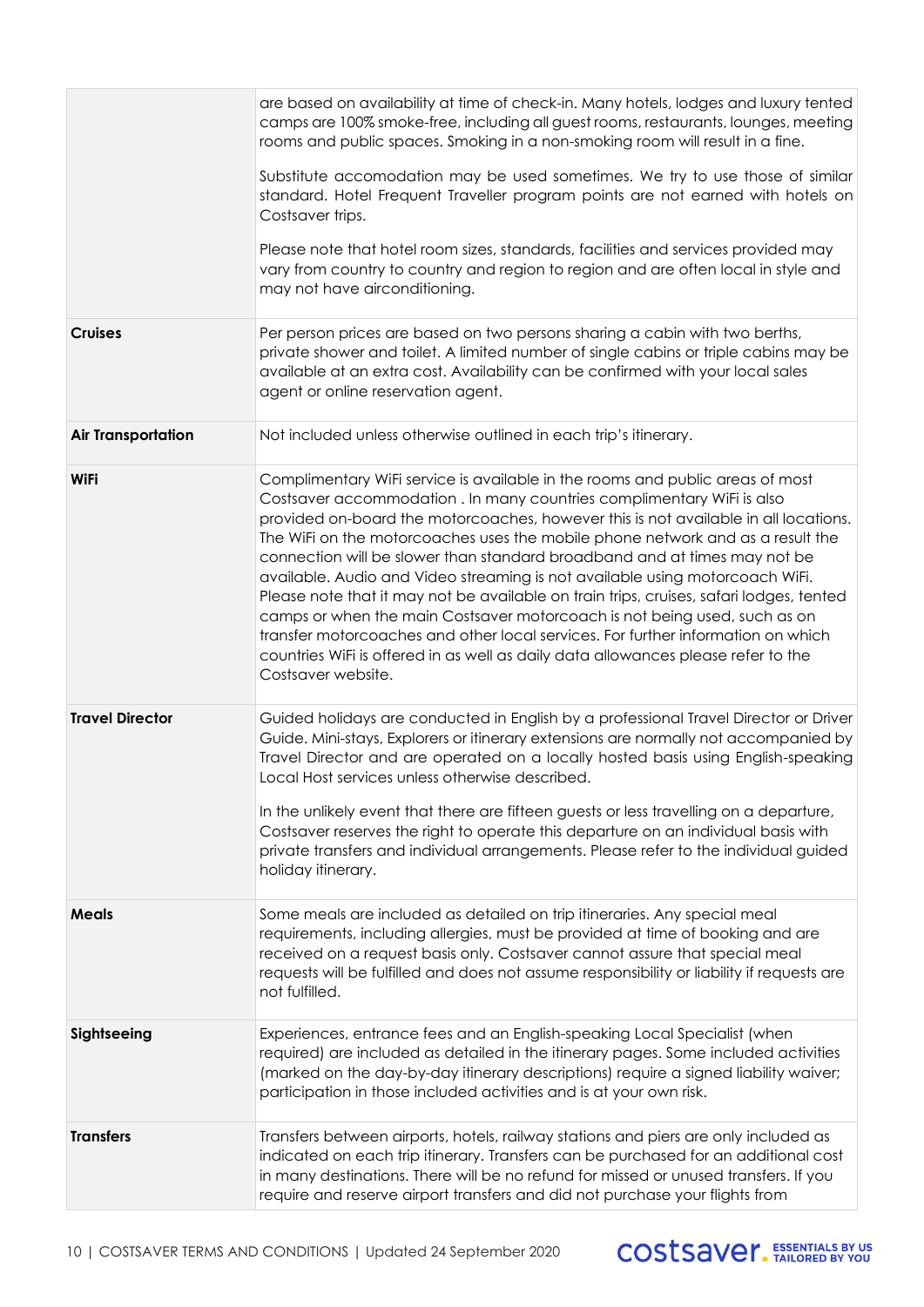|                                              | Costsaver, you will need to provide your arrival and departure flight information to<br>Costsaver between 21-65 days before flight departure depending on the<br>destination. It is your responsibility to update Costsaver with any changes to your<br>flight schedule to ensure that you receive your transfers. Failure to do so may result<br>in missing these services and no refund shall be due for missed transfers resulting<br>from missing or outdated flight information.                                                                                                                                                                                                                                                                                                                                                                                                                                                                                                                                                                                                                                                                                                                                                                                                                                                                                                                                                                                                                                                                                                                                                                                                                                                                                                        |
|----------------------------------------------|----------------------------------------------------------------------------------------------------------------------------------------------------------------------------------------------------------------------------------------------------------------------------------------------------------------------------------------------------------------------------------------------------------------------------------------------------------------------------------------------------------------------------------------------------------------------------------------------------------------------------------------------------------------------------------------------------------------------------------------------------------------------------------------------------------------------------------------------------------------------------------------------------------------------------------------------------------------------------------------------------------------------------------------------------------------------------------------------------------------------------------------------------------------------------------------------------------------------------------------------------------------------------------------------------------------------------------------------------------------------------------------------------------------------------------------------------------------------------------------------------------------------------------------------------------------------------------------------------------------------------------------------------------------------------------------------------------------------------------------------------------------------------------------------|
| Porterage                                    | Luggage handling of one suitcase per person, at each guided holiday hotel and<br>porter service at airports for intra-air inclusive guided holidays, is included in the<br>price except in Australia and New Zealand where no porter services are provided<br>at airports.                                                                                                                                                                                                                                                                                                                                                                                                                                                                                                                                                                                                                                                                                                                                                                                                                                                                                                                                                                                                                                                                                                                                                                                                                                                                                                                                                                                                                                                                                                                   |
| <b>Luggage Allowances</b>                    | Due to limited motorcoach capacity, a single bag is allowed with dimensions not<br>exceeding 30"x18"x10" (76x46x25cm) and weight not exceeding 50 lbs./23kg. Carry-<br>on/hand luggage is restricted to one piece per person, not exceeding 12"x11"x6"<br>(30x28x14cm) to fit under your coach seat or in the small overhead compartment.<br>Carry-ons with telescopic handles and wheels will not fit in the overhead<br>compartments or under seats and therefore, cannot be accepted as carry-on<br>luggage. Carry-on/hand luggage handling is the responsibility of each guest and<br>must be taken on and off the coach by you each day of the guided holiday.<br>If you wish to bring a second item of luggage please request this at time of booking.<br>A charge of US\$6 or local currency equivalent per travelling day will be collected<br>by the Travel Director if a second piece of luggage is permitted to be carried, or if<br>suitcase exceeds weight or size limits. This is not assurance that luggage in excess of<br>limits on size, weight and number of pieces will be permitted on the coach.<br>Please be advised that stricter luggage allowances may be in place for other<br>methods of transportation such as safari vehicles, flights and cruises. Please confirm<br>with your local sales representative or online reservation agent.<br>Costsaver and Costsaver's affiliated entities shall not be liable for loss or damage<br>to luggage or any guest's belongings. Guests should immediately report lost items<br>to the Travel Director who will assist in completing a lost property form that can be<br>used for an insurance claim. Costsaver cannot assist in locating lost items after the<br>guest disembarks or completes the Costsaver holiday. |
| <b>Tips/Gratuities</b>                       | Tips/gratuities are included for services on guided holiday, except to your<br>Motorcoach Driver, Well-Being Director and Travel Director (and outside of the<br>Americas, to your Local Host and Local Specialists) whose tips/gratuities should be<br>extended on a voluntary, individual basis at the end of your holiday. Included<br>tips/gratuities cover all services provided by dining-room waiters, housekeeping staff<br>and porters at hotels.<br>Tips/Gratuities for cruises and train journeys are subject to other arrangements which<br>may be confirmed with your local sales agent or online reservation agent.                                                                                                                                                                                                                                                                                                                                                                                                                                                                                                                                                                                                                                                                                                                                                                                                                                                                                                                                                                                                                                                                                                                                                            |
| <b>Optional Prepaid</b><br><b>Gratuities</b> | If you have opted to prepay your gratuities to your Travel Director, Well-Being<br>Director and Motorcoach Driver, this will be detailed within your holiday<br>documentation. We offer this option on the majority of our holiday itineraries. Please<br>check the holiday price panels for the applicable holidays where this option is<br>available.                                                                                                                                                                                                                                                                                                                                                                                                                                                                                                                                                                                                                                                                                                                                                                                                                                                                                                                                                                                                                                                                                                                                                                                                                                                                                                                                                                                                                                      |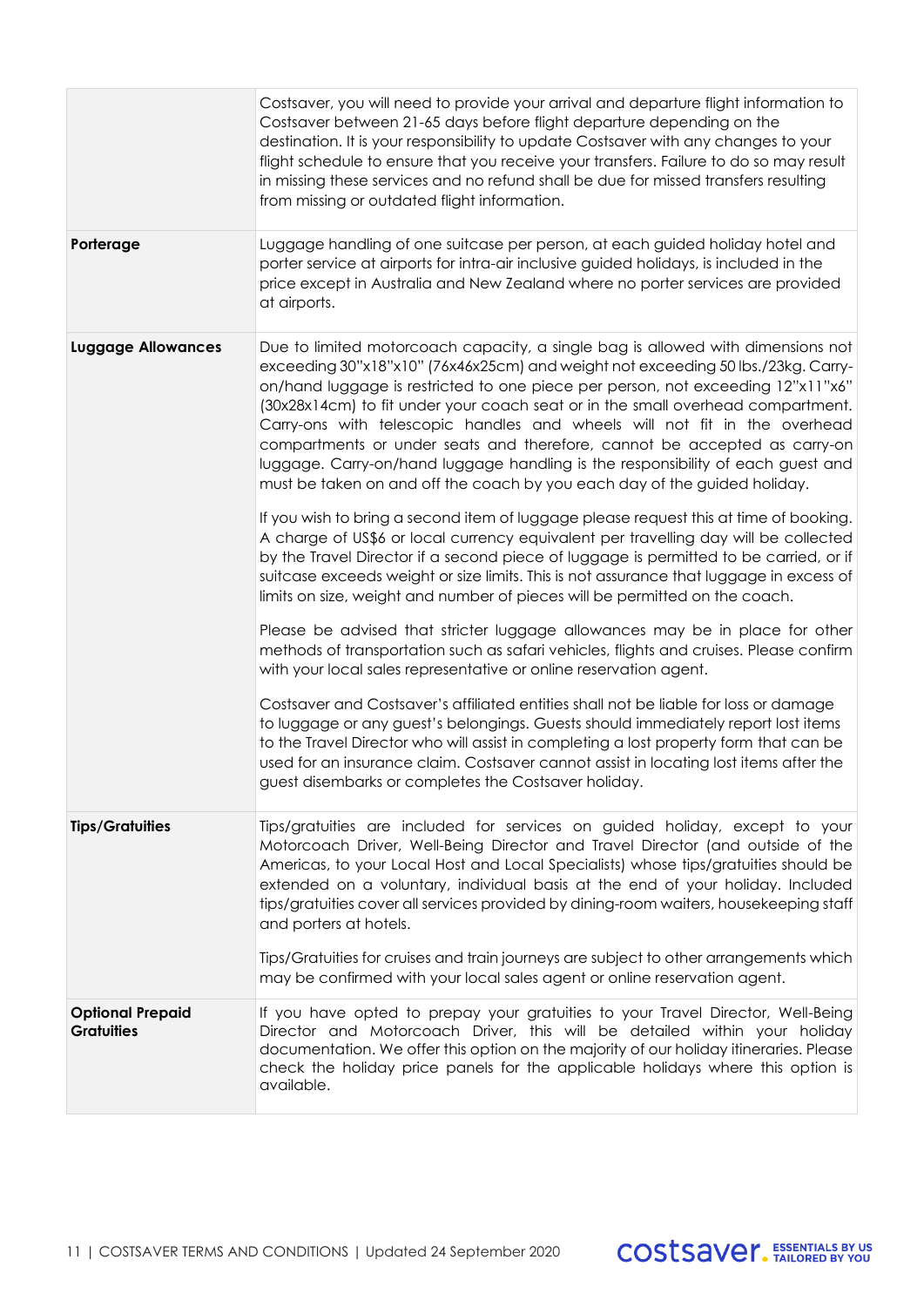## **WHAT'S NOT INCLUDED IN THE TRIP PRICE**

| General                                  | Any items and matters not referred to above, including, airfares to and from your<br>destination, air-related taxes and fees (except where specified); additional fees<br>charged by airlines such as checked and/or excess baggage, seat selections and<br>any other services; passport and visa fees; insurances of all kinds; tips/gratuities to<br>Travel Directors, Local Guides, Motorcoach Drivers and other; laundry; phone calls;<br>minibar; beverages and meals not detailed in the itinerary; and all items of a<br>personal nature.<br>Additional taxes and surcharges may be collected by foreign governmental and<br>non-governmental entities. This list is illustrative and not a complete list of every<br>item not included.                                                                                                                                           |  |
|------------------------------------------|-------------------------------------------------------------------------------------------------------------------------------------------------------------------------------------------------------------------------------------------------------------------------------------------------------------------------------------------------------------------------------------------------------------------------------------------------------------------------------------------------------------------------------------------------------------------------------------------------------------------------------------------------------------------------------------------------------------------------------------------------------------------------------------------------------------------------------------------------------------------------------------------|--|
| <b>Optional Extras</b>                   | Additional/optional experiences are available on your trip and can be purchased<br>for an extra charge during your trip.                                                                                                                                                                                                                                                                                                                                                                                                                                                                                                                                                                                                                                                                                                                                                                  |  |
| Leaving the trip early                   | The price does not cover costs and expenses, including your return home, if you<br>leave the trip whether of your own volition, our decision based on behaviour that<br>disrupts the trip, due to illness, action by any government or other reason.                                                                                                                                                                                                                                                                                                                                                                                                                                                                                                                                                                                                                                      |  |
| <b>DEPOSIT PROTECTION AND CHANGE</b>     |                                                                                                                                                                                                                                                                                                                                                                                                                                                                                                                                                                                                                                                                                                                                                                                                                                                                                           |  |
| <b>Deposit Protection</b>                | If you cancel before final payment is due, the deposit may be credited to the cost<br>of another Costsaver trip, and must be used within 5 calendar years of the<br>cancellation date of the original booking.                                                                                                                                                                                                                                                                                                                                                                                                                                                                                                                                                                                                                                                                            |  |
| <b>Flexibility Promise</b>               | We're giving you the flexibility to change your booking up to 30 days prior to the<br>departure of your trip. If, for any reason, you change your mind about your trip,<br>you can select different dates and/or a new destination without penalty on the<br>land portion of your trip with us (airlines may impose different change policies and<br>penalties).                                                                                                                                                                                                                                                                                                                                                                                                                                                                                                                          |  |
| <b>DISCOUNTS, SAVINGS AND PROMOTIONS</b> |                                                                                                                                                                                                                                                                                                                                                                                                                                                                                                                                                                                                                                                                                                                                                                                                                                                                                           |  |
| <b>Early Payment Discount</b>            | Savings are applied at the time of booking, apply to the land-only portion of<br>holidaysand may require full payment by the applicable discount deadline dates<br>(see our Deals sections online). If full payment is not received by the correct date -<br>as stated on the invoice - the discount will be removed and the booking will be re-<br>priced. These discounts are not valid on all itineraries or departure dates and do<br>not apply to optional extensions, airfares, government taxes and fees, air flight<br>supplements, extra nights' accommodation, transfers or any cruise portion of a<br>holiday. Normal cancellation penalties apply. This offer is subject to availability,<br>applies to new bookings only and may be withdrawn at any time without notice.<br>See the dates section of the itinerary online at costsavertour.com for current<br>availability. |  |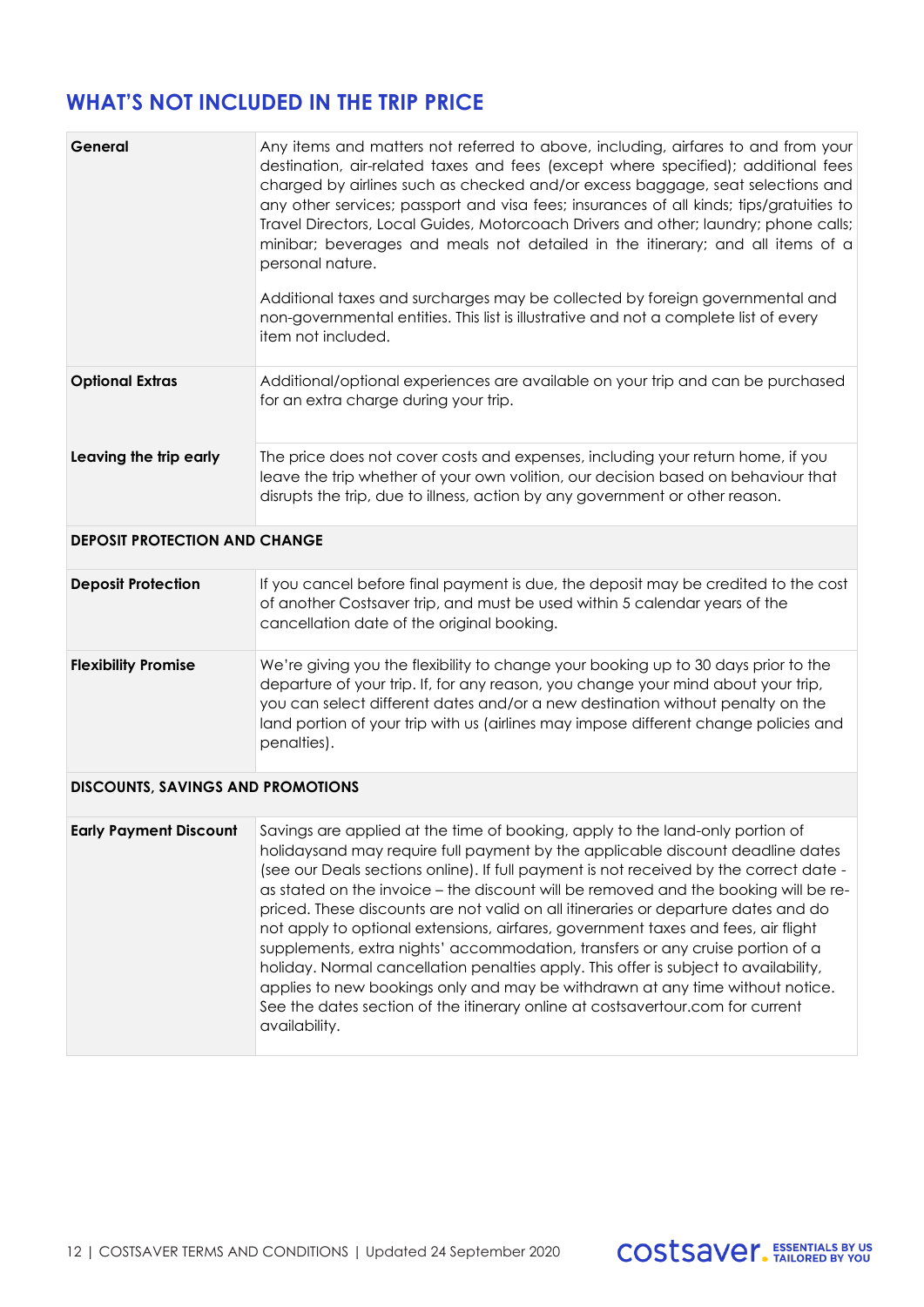| <b>Loyalty Discount</b>    | If you've travelled with Costsaver before youare eligible for up to 5% off select trips<br>around the world! Discounts vary between trips. Once you've done 5 trips with us,<br>the 5% discount is guaranteed on all subsequent trips. The loyalty discount is on the<br>land portion of trips only and is not available on pre & post-trip accommodation<br>rates.<br>We've also arranged deals for you across all our sister brands in The Travel<br>Corporation (ttc.com). Be sure to give our team a call to check what discount you<br>can get before you book. |
|----------------------------|----------------------------------------------------------------------------------------------------------------------------------------------------------------------------------------------------------------------------------------------------------------------------------------------------------------------------------------------------------------------------------------------------------------------------------------------------------------------------------------------------------------------------------------------------------------------|
| <b>Multi-Trip Discount</b> | Book two Costsaver trips 7 days or longer at the same time and get 2.5% off the<br>cost of the lowest price trip. This discount applies to the land portion of the lowest-<br>priced trip (this excludes taxes, included flight costs, extra accommodation, any<br>applicable food funds & optional activities. Some exclusions apply, depending on<br>availability for specific trips.                                                                                                                                                                              |

## **TRAVEL DOCUMENTS**

#### **MYCOSTSAVER**

Guests are required to register for their trip at my.costsavertour.com. This only takes a few minutes and means we'll have:

- Your personal details, including your email address and phone number.
- Your emergency contact info and travel insurance details, just in case we need it.
- Your dietary, medical or other special requirements you may have.
- Your completed Travel Health Declaration before departure.

Provided full payment has been received on time and registration is completed, travel documents will be available to download in electronic format no later than 21 days prior to travel. You'll also find out where your Costsaver trip will start and exactly what accommodation you'll be staying in plus the answers to a host of FAQs. We don't print paper documents and instead plant a tree for every traveller that receives e-docs.

#### **PASSPORTS, VISAS AND OTHER ENTRY/EXIT REQUIREMENTS**

All guests must be in possession of a machine-readable passport valid for 6 months after their trip return date along with applicable visas. Due to government imposed security/ immigration measures, passport and emergency contact information is required for all guests prior to the release of travel documents.

It is the guest's sole responsibility to secure and/or pay for any and all visas, or Electronic Travel Authorizations (ETAs), affidavits, immunisations, etc. that are required in order to be permitted entry into each destination. In some countries you may be subject to entry (reciprocity) fees and/or departure taxes/exit fees which will be collected at the airports upon entry/departure by local government authorities.

You should check with your Travel Agent or Consular Service for information regarding necessary visa and travel documentation for your entire trip. Where possible we strongly recommend obtaining any required visa or documentation prior to departure. Obtaining documentation while travelling can be a time consuming process and some countries will not issue documentation at the border. For some countries an invitation letter is required from the Ground Handler to send along with the visa application.

Please note that entry to any country may be refused even if the required information and travel documents are complete. Costsaver will require full passport information (full name, date of birth, passport number, Nationality, issue and expiry dates) prior to final payment.

For up-to-date detailed information on travel documents and visas, entry/exit taxes and further information on entry and exit requirements please check with your Travel Agent or local consular services. Obtaining and carrying these documents is your sole responsibility.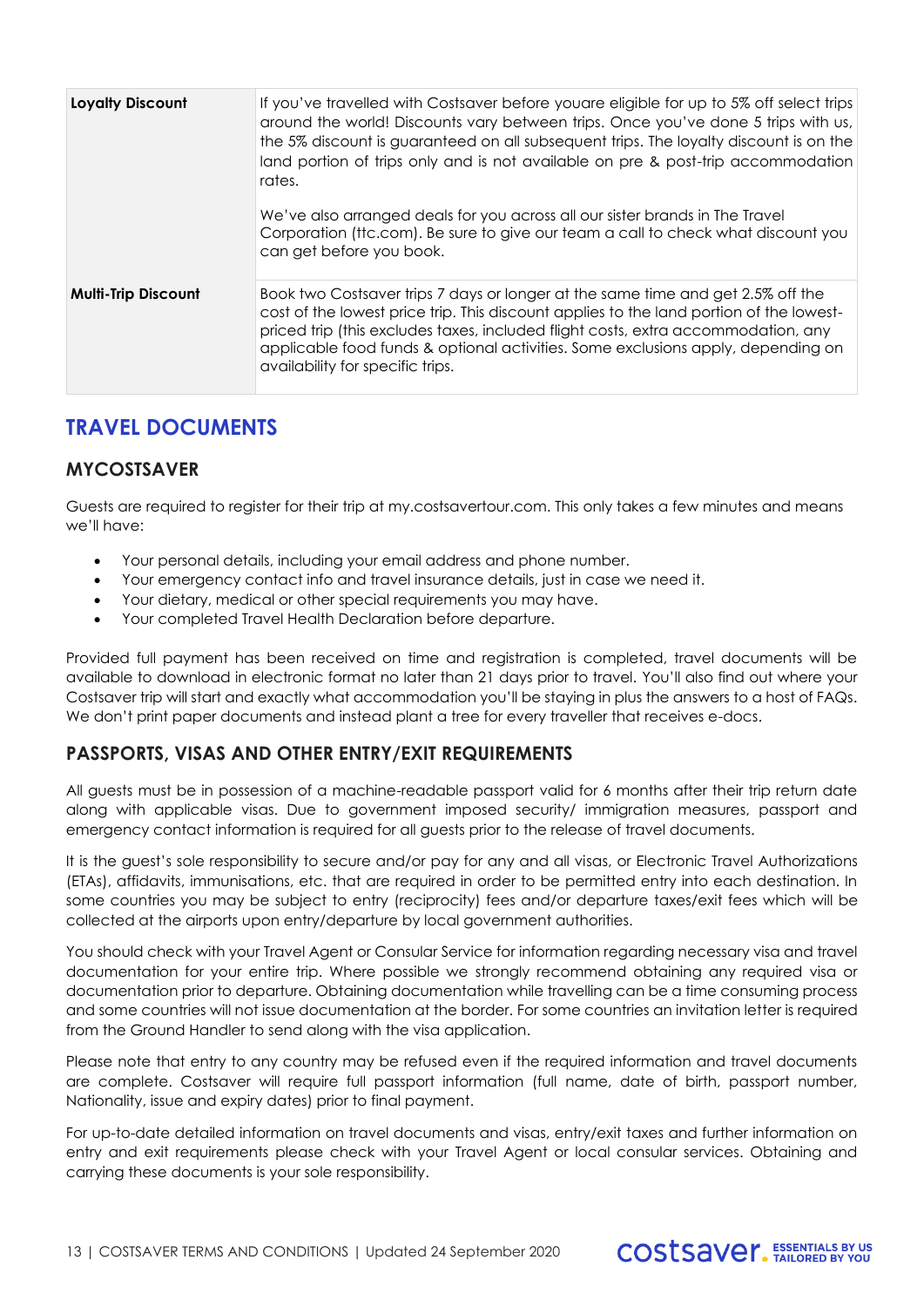Costsaver bears no responsibility for such information and will not be responsible for advising and/or obtaining required travel documentation for any guest, or for any delays, damages, and/or losses including missed portions of your holiday related to improper documentation or government decisions about entry.

## **FLIGHT ARRANGEMENTS**

| <b>Airline Seating</b>                    | Seats are limited in our contracted class of service and may not be available on<br>every flight. Costsaver does not hold block space on any airline and does not<br>assure seat availability for every single trip departure date. Not all airlines offer pre-<br>assigned seats. Some may charge for pre-assigned seats. Seat assignments are not<br>guaranteed and are subject to change without notice due to a schedule change,<br>equipment change or other unforeseen circumstances. Seating is solely under the<br>airline's control. Any additional charge imposed by airlines will be at guests'<br>expense. Where pre-assigned seats are not offered or different seats are desired,<br>guests must contact the airline(s) directly to arrange seating assignments as well as<br>special meal requests. Costsaver does not assure that these requests will be<br>granted. |
|-------------------------------------------|--------------------------------------------------------------------------------------------------------------------------------------------------------------------------------------------------------------------------------------------------------------------------------------------------------------------------------------------------------------------------------------------------------------------------------------------------------------------------------------------------------------------------------------------------------------------------------------------------------------------------------------------------------------------------------------------------------------------------------------------------------------------------------------------------------------------------------------------------------------------------------------|
| Airline Schedule<br><b>Changes</b>        | Itinerary changes due to flight delays and schedule changes is solely under the<br>airline's control. Costsaver reserves the right to offer alternative schedules for<br>itineraries affected by airline schedule changes and equipment. Flight delays, flight<br>cancellations and schedule changes are the responsibility of the airline. Costsaver<br>will not be responsible or liable for such delays or rescheduling and extra charges.                                                                                                                                                                                                                                                                                                                                                                                                                                        |
| <b>Airline Frequent Flyer</b><br>Programs | Frequent Flyer miles can be accrued on most air carriers. Upgrades using mileage<br>are not permitted. Many airlines do not automatically add frequent flyer numbers<br>to records for flights booked and ticketed by Costsaver. It is the guest's<br>responsibility to request frequent flyer credit from the airline. Costsaver shall not be<br>responsible for matters concerning frequent flyer miles.                                                                                                                                                                                                                                                                                                                                                                                                                                                                           |

## **SAILING & CRUISE ARRANGEMENTS**

| Sailing/Cruise<br><b>Accommodations</b>          | Cruise accommodation is priced on two guests sharing a twin cabin. A limited<br>number of single cabins are available at an extra cost. On Nile cruises and<br>Galapagos Cruise triple rooms may not be available.                                                                                                                                                                                                                                                                                                                                                                                                                                                                                                                                                                                                                                                                                                                                                                                                                                                                                                                                                                                                                      |
|--------------------------------------------------|-----------------------------------------------------------------------------------------------------------------------------------------------------------------------------------------------------------------------------------------------------------------------------------------------------------------------------------------------------------------------------------------------------------------------------------------------------------------------------------------------------------------------------------------------------------------------------------------------------------------------------------------------------------------------------------------------------------------------------------------------------------------------------------------------------------------------------------------------------------------------------------------------------------------------------------------------------------------------------------------------------------------------------------------------------------------------------------------------------------------------------------------------------------------------------------------------------------------------------------------|
| <b>Sailing/Cruise Fees &amp;</b><br><b>Taxes</b> | Your twin share Sailing/Cruise price normally includes an amount covering Cruise<br>Fees & Taxes, and all gratuities to on board cruise personnel. This can be confirmed<br>with your Travel Agent or Online Sales Representative. Cruise Fees, or "Non-<br>Discountable Amount" as referred to by the cruise line, is a mandatory fee charged<br>by the cruise line. That portion of the price is not subject to reduction in a discount<br>promotion, nor commissionable to Travel Agents. Cruise Taxes, as used by the cruise<br>line, refers to certain taxes, fees and charges imposed by governments or quasi-<br>government authorities, relating to any aspect of your cruise, for example, customs<br>fees, head taxes, inspection fees, immigration and naturalization fees, harbour<br>maintenance fees and taxes. Government fees and taxes are subject to change<br>without notice and will apply regardless of your booking's payment status. The cruise<br>line reserves the right to impose or pass through fuel surcharges, security surcharges<br>or other incidental surcharges. No right of cancellation exists in these circumstances.<br>These additional Cruise Fees, Taxes and gratuities are available online. |
| <b>Cruise Line Immigration</b><br>Questionnaire  | Some cruise lines require guests to complete mandatory forms 30 days prior to the<br>cruise departure. These are available online from the cruise company.                                                                                                                                                                                                                                                                                                                                                                                                                                                                                                                                                                                                                                                                                                                                                                                                                                                                                                                                                                                                                                                                              |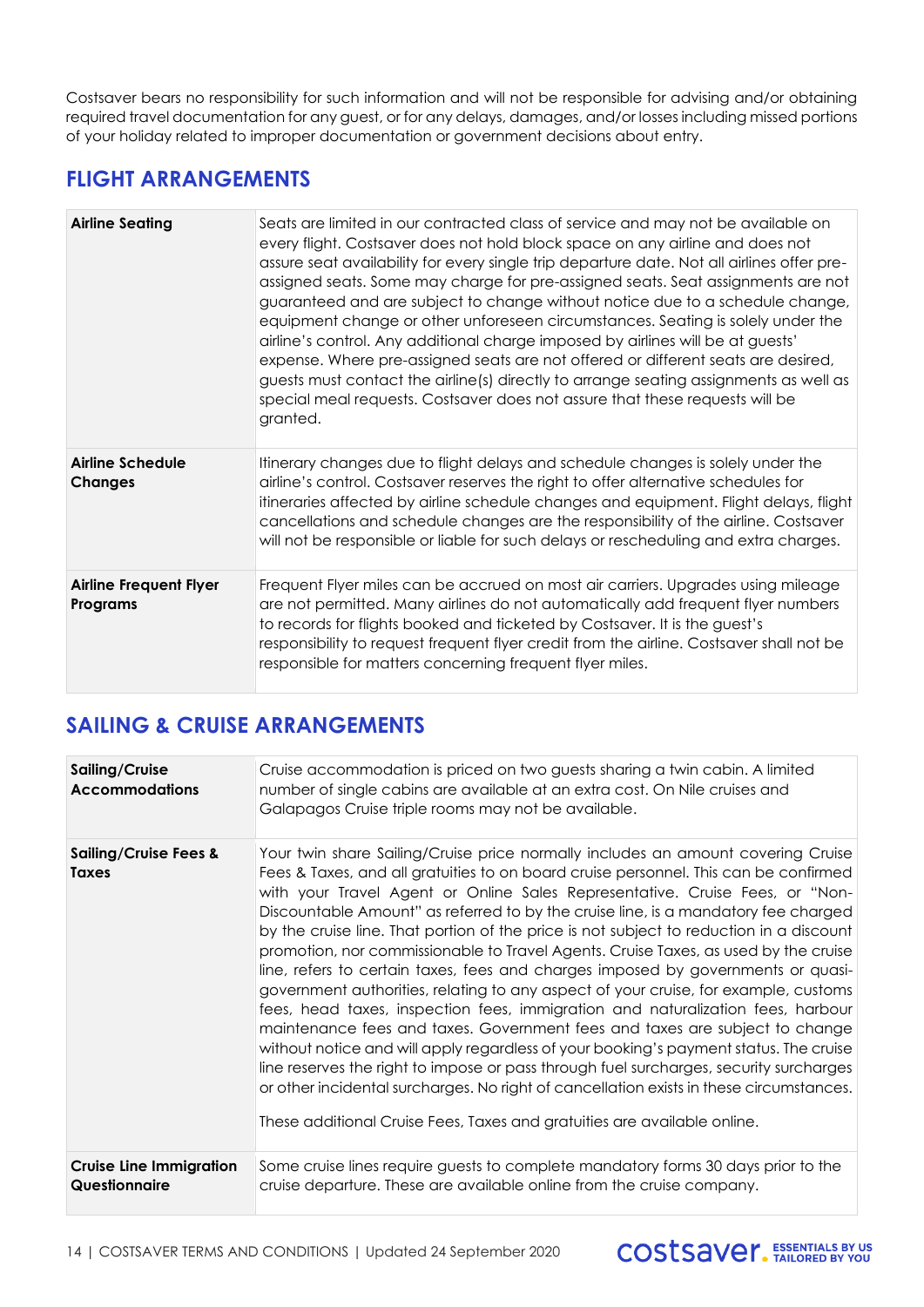| <b>Shore Excursions</b>     | To make your holiday even more memorable, cruise lines offer an extensive<br>program of optional shore excursions. Some cruise lines may allow you to book<br>these online direct with the cruise operator in advance of sailing.                                                                                                                                                                                                                                                                                                                                                                                                                                                                                                                                                                                                                                                                                     |
|-----------------------------|-----------------------------------------------------------------------------------------------------------------------------------------------------------------------------------------------------------------------------------------------------------------------------------------------------------------------------------------------------------------------------------------------------------------------------------------------------------------------------------------------------------------------------------------------------------------------------------------------------------------------------------------------------------------------------------------------------------------------------------------------------------------------------------------------------------------------------------------------------------------------------------------------------------------------|
| <b>Cabin Assignment</b>     | Cabin assignment is strictly controlled by the cruise lines. Please confirm the<br>available options with your Travel Agent.                                                                                                                                                                                                                                                                                                                                                                                                                                                                                                                                                                                                                                                                                                                                                                                          |
| <b>Cruise Cancellations</b> | The cruise operator has reserved the right to cancel any departure due to<br>insufficient reservations up to eight weeks before the date of departure.<br>Passengers may be offered alternative cruise dates. The cruise operator also<br>reserves the right to cancel any departure up until the date of that departure due<br>to force majeure or other circumstances beyond the control of the operator that<br>prevents the operation of the tour including governmental and administrative<br>decisions. Neither the cruise operator nor its agents are responsible for any costs or<br>penalties relating to air transport or other services that are cancelled. The cruise<br>operator is not liable for failure to provide the services or accommodations offered<br>to the extent that such services of accommodations cannot be provided due to<br>force majeure or other circumstances beyond its control. |

## **GENERAL INFORMATION AND CONDITIONS**

| <b>Trip Prices</b>          | Prices are in Pound Sterling, per person, and based on costs, tariffs, rates, taxes,<br>charges, levies and exchange rates. Should these change, the price of your holiday<br>may increase. No surcharges regarding cost or currency fluctuations will be made<br>to the land element only price once the deposit is received.                                                                                                                                                                                                                                                                                                                                                                                                                                                                                                                                                                                                                                                                                                                                                                                                                                                                                                                                                                                                                     |
|-----------------------------|----------------------------------------------------------------------------------------------------------------------------------------------------------------------------------------------------------------------------------------------------------------------------------------------------------------------------------------------------------------------------------------------------------------------------------------------------------------------------------------------------------------------------------------------------------------------------------------------------------------------------------------------------------------------------------------------------------------------------------------------------------------------------------------------------------------------------------------------------------------------------------------------------------------------------------------------------------------------------------------------------------------------------------------------------------------------------------------------------------------------------------------------------------------------------------------------------------------------------------------------------------------------------------------------------------------------------------------------------|
|                             | We will not increase the price of your holiday after we receive your deposit except<br>for where there are increases in transportation costs (due to fuel surcharges), taxes,<br>dues, charges, fees or levies imposed by any government or its agencies, any<br>changes to airport taxes or fees or any changes to exchange rates affecting the<br>costs of the holiday. There will be no change to the price within 20 days of your<br>departure date.                                                                                                                                                                                                                                                                                                                                                                                                                                                                                                                                                                                                                                                                                                                                                                                                                                                                                           |
|                             | Where holiday prices are surcharged, we will absorb an amount equivalent to 2%<br>of the holiday price which excludes insurance premiums and any amendment<br>charges. Only amounts in excess of this 2% will be surcharged, but where a<br>surcharge is payable, there will be an administration charge of £1 per person,<br>together with an amount to cover the agent's commission. If this means paying<br>more than 8% on the holiday price, you will be entitled to cancel your holiday with<br>a full refund of all money paid, except for any premium paid to us for holiday<br>insurance and amendment charges, provided that you do so within 14 days of<br>notification of the surcharge. Alternatively, you may accept a change to another<br>holiday if we are able to offer you one. If it is of equivalent or higher price you will<br>not have to pay more, but if it is of lower quality you will be refunded the<br>difference in price. Should the price of your holiday go down due to the changes<br>mentioned above, by more than 2% of your holiday cost, then any refund due will<br>be paid to you. However, please note that travel arrangements are not always<br>purchased in local currency and some apparent changes have no impact on the<br>price of your travel due to contractual and other protection in place. |
| <b>Other Fees and Taxes</b> | Taxes and fees are subject to change without notice and will be confirmed at time<br>of booking. Any additional fees charged by the airlines/ cruise lines such as<br>baggage handling, seat selections, and/or any other services are the sole<br>responsibility of the guest(s). Additional air-related restrictions apply. Any additional                                                                                                                                                                                                                                                                                                                                                                                                                                                                                                                                                                                                                                                                                                                                                                                                                                                                                                                                                                                                       |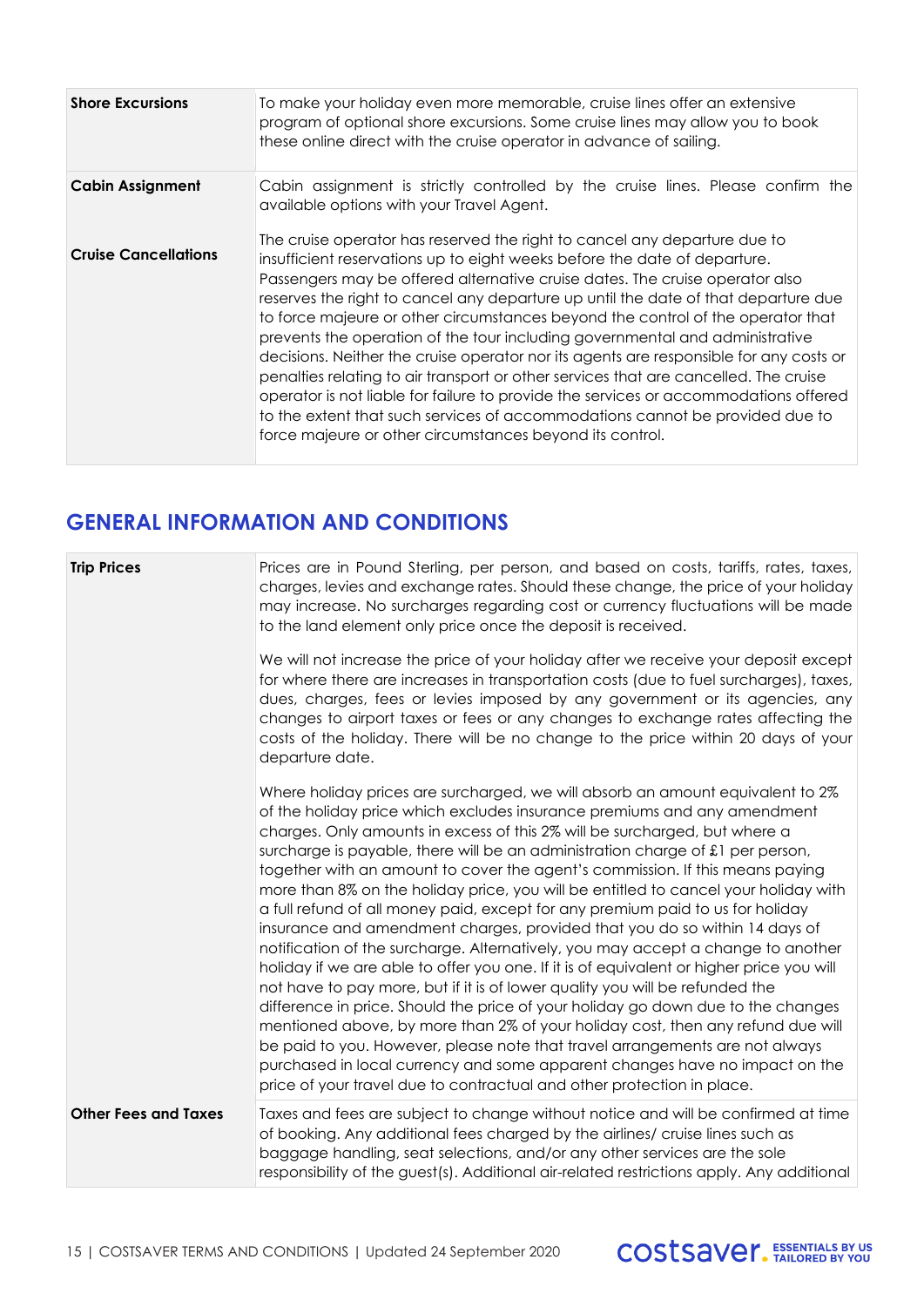|                                                                                                      | government taxes and fees charged by the cruise lines are the sole responsibility of<br>the guest.                                                                                                                                                                                                                                                                                                                                                                                                                                                                                                                                                                                                                                                                                                                                                                                                                                                                                                                                                                                                                                       |  |
|------------------------------------------------------------------------------------------------------|------------------------------------------------------------------------------------------------------------------------------------------------------------------------------------------------------------------------------------------------------------------------------------------------------------------------------------------------------------------------------------------------------------------------------------------------------------------------------------------------------------------------------------------------------------------------------------------------------------------------------------------------------------------------------------------------------------------------------------------------------------------------------------------------------------------------------------------------------------------------------------------------------------------------------------------------------------------------------------------------------------------------------------------------------------------------------------------------------------------------------------------|--|
| <b>Services</b>                                                                                      | We commence providing services to you as soon as we accept your booking and<br>a deposit is paid. This includes work undertaken prior to travel to arrange and<br>coordinate the delivery of your travel arrangements.                                                                                                                                                                                                                                                                                                                                                                                                                                                                                                                                                                                                                                                                                                                                                                                                                                                                                                                   |  |
| <b>Minimum numbers</b>                                                                               | Some trips are based on a minimum number of persons travelling. If a trip fails to<br>satisfy minimum numbers, the trip may be cancelled or rescheduled.                                                                                                                                                                                                                                                                                                                                                                                                                                                                                                                                                                                                                                                                                                                                                                                                                                                                                                                                                                                 |  |
| <b>Booking with a travel</b><br>agent                                                                | If you book your holiday through a travel agent then you acknowledge and agree<br>that for your booking to be confirmed and maintained, we must have received all<br>payments from you or your travel agent as detailed in the Summary Booking and<br>Cancellation Terms. You also agree that your travel agent is independent of<br>Costsaver and our control; and that unless expressly authorised by us in writing, we<br>are not bound by or liable for anything affecting us that the agent may or may not<br>do.                                                                                                                                                                                                                                                                                                                                                                                                                                                                                                                                                                                                                   |  |
| <b>Overlapping / Modular</b><br><b>Trips</b>                                                         | To offer our travellers more flexibility around when they start and how long they<br>travel for, some of our trips are sections (or modules) of larger itineraries. This means<br>that some of them overlap - for example, some of your group may have already<br>been travelling before you join them, and may continue travelling after your<br>adventure has come to an end.                                                                                                                                                                                                                                                                                                                                                                                                                                                                                                                                                                                                                                                                                                                                                          |  |
| <b>Age Restrictions</b>                                                                              | On all guided holidays young travellers under 5 years of age are not eligible to<br>travel. Young travellers under 18 years of age must be accompanied by an adult,<br>who will be responsible for their welfare and supervision. Alcoholic beverages will<br>not be served to guests under the legal age for alcohol consumption in the country<br>being visited. Minors under age 18 traveling to certain foreign countries must be<br>accompanied by both parents or have a notarized letter of consent signed by the<br>parent(s) not traveling. Costsaver is not responsible for any losses if you fail to have<br>appropriate documentation. If the other parent is deceased or the child has only<br>one legal parent, a notarized statement must be obtained as proof. Countries<br>have different age limits for the consumption of alcohol and other activities. You<br>must ensure you satisfy the age limits before participating in any activity with age<br>limits (such as the consumption of alcohol) and you release us from all liability and<br>claims arising from your inability to participate in such activities. |  |
| Health, reduced<br>mobility, medical<br>conditions/disabilities<br>and assistance when<br>travelling | Costsaver welcomes guests with special needs or disabilities. Please note the<br>following:<br>Guests must advise Costsaver, at time of booking, of any physical, medical<br>or other special needs that require accommodating. Costsaver will make<br>reasonable modifications to its policies, practices and procedures when<br>necessary, unless doing so will fundamentally alter the nature of the<br>services provided.<br>Guests must ensure they are medically and physically able to travel.<br>Costsaver may impose safety requirements. Costsaver may exclude an<br>individual from participating in a guided holiday or an activity if the<br>individual's participation poses a threat to the health or safety of others.<br>This decision, made solely by Costsaver, to exclude an individual will be<br>based on an individualized assessment based on reasonable judgment<br>that relies on current medical evidence or on the best available objective<br>evidence to determine the nature, duration and severity of the risk, the<br>probability that potential injury will occur and whether reasonable               |  |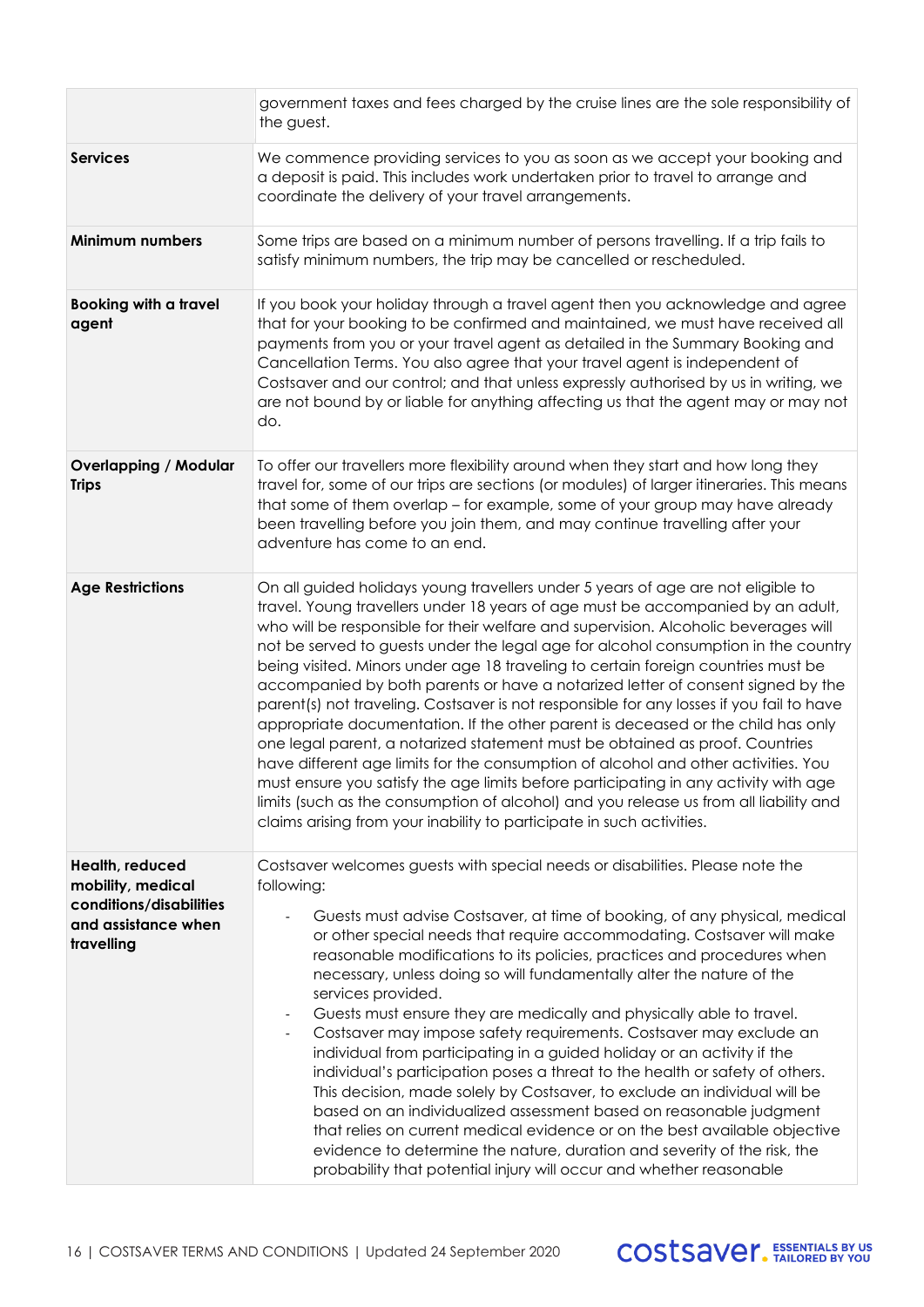|                           | modifications of policies, practices or procedures will mitigate the risk. No<br>refunds will be given if the decision is made to exclude a guest.<br>Costsaver does not provide personal devices (such as wheelchairs, hearing<br>aids or prescription eye glasses) or services of a personal nature (such as<br>eating, toileting or dressing). A traveller who requires services of a personal<br>nature (eating, toileting or dressing, as examples) should strongly consider<br>bringing a companion to provide such assistance and must understand<br>that other travellers, Travel Directors and Costsaver Staff will not be<br>available for such purposes.<br>Regrettably, motorized scooters are not allowed on guided holidays.<br>Costsaver does not employ medical personnel. Any necessary medical<br>attention must be sought at a local facility, if available, at the guest's<br>expense. Costsaver is not responsible or liable for losses or costs incurred<br>due to unavailability of medical services, or medical services obtained<br>while on holiday, or for the quality of the care or services received. Medical<br>care in other countries is not always comparable to care that you may<br>receive in your local area. You are encouraged to purchase medical<br>insurance that will cover you while on holiday. Your regular health<br>insurance benefits may not apply abroad.<br>In purchasing your holiday, you attest that you are physically fit for it. If you<br>have concerns please request additional details about your journey from<br>your Travel Agent or Costsaver.<br>Some guided holidays include rough terrain, extensive walking over<br>cobblestone streets, uneven pavement, steps and/or locations which may<br>not be easily accessible by wheelchair. During the guided holiday,<br>Costsaver may make arrangements with carriers, hotels and other<br>independent suppliers to provide travel services. These parties are<br>independent entities which Costsaver does not control. Costsaver cannot<br>guarantee disability access or accommodations for guests travelling on<br>international guided holidays.<br>Costsaver may, in its sole discretion, decline booking any guest or remove any<br>guest who cannot comply or refuses to comply with Costsaver's terms and<br>conditions. If this occurs, you are responsible for the cost of travel back to your<br>hometown and Costsaver shall not be liable for your losses and no refund shall be<br>provided.<br>Travel times on our trips vary from day to day depending on the destination. For<br>your comfort we make regular stops and try to keep each section no longer than 3<br>hours. However, depending on your medical history, some people may be at risk of<br>discomfort or deep vein thrombosis (DVT) if they remain immobile for a long period<br>on a journey. If you have had DVT, pulmonary embolism, a family history of clotting<br>conditions, cancer, or treatment for cancer, stroke, heart or lung disease, or if you<br>have had major surgery in the past three months we recommend you consult your<br>doctor before travelling. |
|---------------------------|-------------------------------------------------------------------------------------------------------------------------------------------------------------------------------------------------------------------------------------------------------------------------------------------------------------------------------------------------------------------------------------------------------------------------------------------------------------------------------------------------------------------------------------------------------------------------------------------------------------------------------------------------------------------------------------------------------------------------------------------------------------------------------------------------------------------------------------------------------------------------------------------------------------------------------------------------------------------------------------------------------------------------------------------------------------------------------------------------------------------------------------------------------------------------------------------------------------------------------------------------------------------------------------------------------------------------------------------------------------------------------------------------------------------------------------------------------------------------------------------------------------------------------------------------------------------------------------------------------------------------------------------------------------------------------------------------------------------------------------------------------------------------------------------------------------------------------------------------------------------------------------------------------------------------------------------------------------------------------------------------------------------------------------------------------------------------------------------------------------------------------------------------------------------------------------------------------------------------------------------------------------------------------------------------------------------------------------------------------------------------------------------------------------------------------------------------------------------------------------------------------------------------------------------------------------------------------------------------------------------------------------------------------------------------------------------------------------------------------------------------------------------------------------------------------------------------------------------------------------------------------------------------------------------------------------------------------------------------------------------------------------------------------------------------------------------------------------------------------------------------------------------------------------------------------|
| <b>Special Requests</b>   | If you have any dietary requests, allergies or any other special request, please advise<br>us at the time of booking. Although we will endeavour to pass any reasonable<br>requests on to the relevant supplier, this is not confirmation that the request will be<br>met. All requests are subject to availability. It is also your responsibility to double<br>check and reconfirm any requirements with all holiday suppliers.                                                                                                                                                                                                                                                                                                                                                                                                                                                                                                                                                                                                                                                                                                                                                                                                                                                                                                                                                                                                                                                                                                                                                                                                                                                                                                                                                                                                                                                                                                                                                                                                                                                                                                                                                                                                                                                                                                                                                                                                                                                                                                                                                                                                                                                                                                                                                                                                                                                                                                                                                                                                                                                                                                                                             |
| <b>Trip Participation</b> | You agree to accept the authority and decisions of our employees, Travel Directors<br>and agents whilst on trip with us. If in the opinion of any such person(s) or any other<br>person in a position of authority (such as, for example, a local supplier or hotel<br>manager), your health (including impact of an epidemic or pandemic), level of<br>fitness or conduct at any time before or during a trip is endangering or appears likely                                                                                                                                                                                                                                                                                                                                                                                                                                                                                                                                                                                                                                                                                                                                                                                                                                                                                                                                                                                                                                                                                                                                                                                                                                                                                                                                                                                                                                                                                                                                                                                                                                                                                                                                                                                                                                                                                                                                                                                                                                                                                                                                                                                                                                                                                                                                                                                                                                                                                                                                                                                                                                                                                                                               |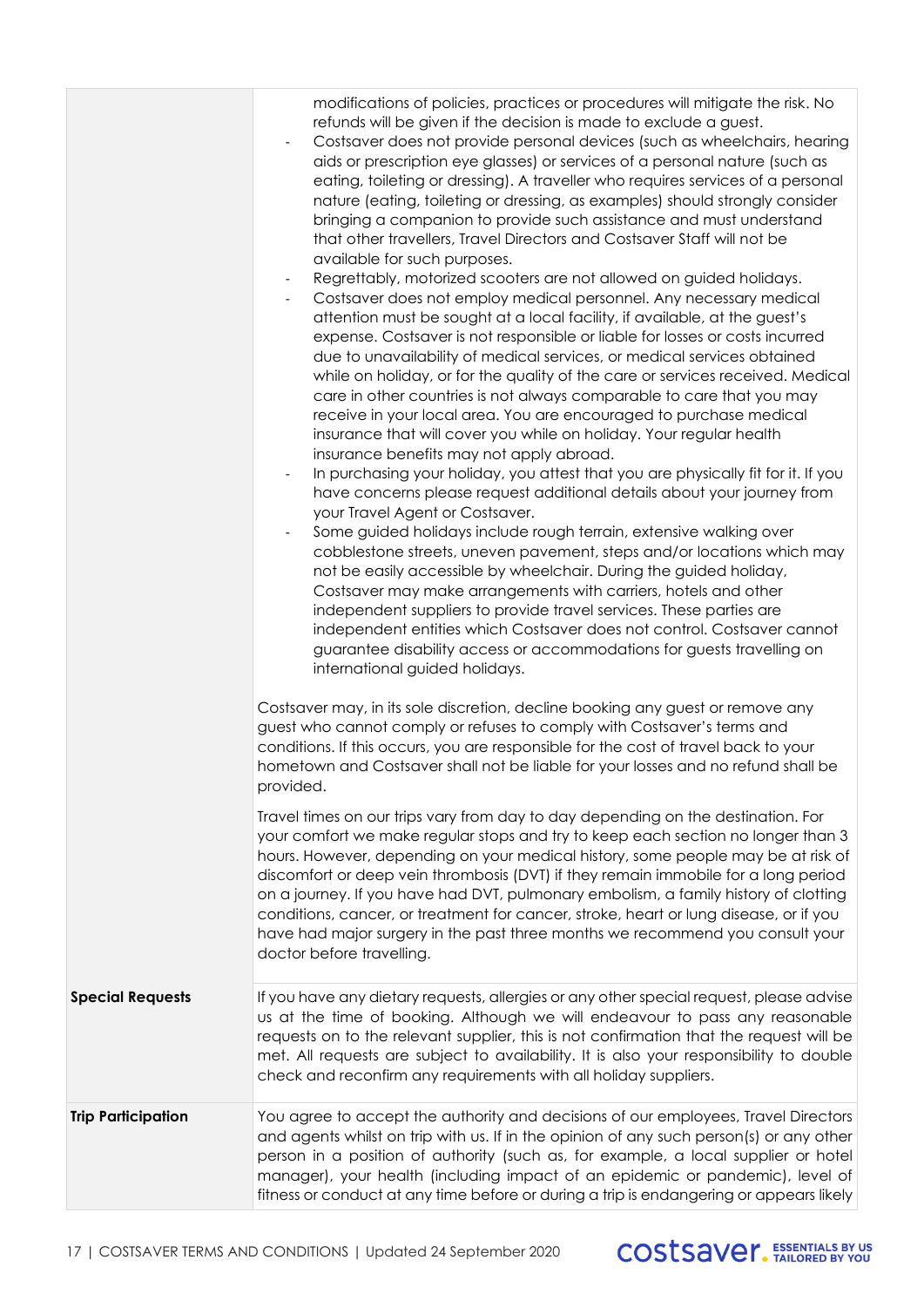|                  | to endanger your health or wellbeing or any third party (including any of our other<br>guests) or the safe, comfortable or happy progress of the trip, you may be excluded<br>from all or part of the trip without refund or recompense. Where you are excluded,<br>we will have no further responsibility towards you (including any return travel<br>arrangements) and we will not meet any expenses or costs incurred as a result of the<br>exclusion. In the case of ill health, we may make such arrangements we see fit and<br>recover the costs thereof from you.                                                                                                                                                                                                                                                                                                                                                                          |
|------------------|---------------------------------------------------------------------------------------------------------------------------------------------------------------------------------------------------------------------------------------------------------------------------------------------------------------------------------------------------------------------------------------------------------------------------------------------------------------------------------------------------------------------------------------------------------------------------------------------------------------------------------------------------------------------------------------------------------------------------------------------------------------------------------------------------------------------------------------------------------------------------------------------------------------------------------------------------|
|                  | Many Optional Experiences are operated by independent third party suppliers, not<br>Costsaver. These are not part of the holiday package provided by us. Your<br>contract will be with the operator of the experience. We are not responsible for<br>providing the experience, or anything that happens during the experience. Some<br>experiences involve outdoor activities and/or can be physically demanding and<br>may require signature of a waiver. You must make your own decisions about<br>experiences and participate only in activities that suit your physical ability: we<br>suggest that you speak with your medical provider if you have questions about<br>your abilities. We recommend you check whether any insurance you have also<br>includes your participation in adventure activities you may undertake.                                                                                                                  |
| <b>Behaviour</b> | Costsaver are here to provide the best services possible but in doing so we will not<br>tolerate abusive or aggressive behaviour from our guests. We will refuse to deal with<br>and may terminate the holiday of guests who assault our Costsaver staff, suppliers or<br>fellow guests or who are abusive or aggressive to them and are generally affecting<br>the enjoyment of others with their behaviour and you may be barred from future trips<br>with Costsaver and The Travel Corporation family of brands. This may include (but is<br>not limited to):                                                                                                                                                                                                                                                                                                                                                                                  |
|                  | (a) verbally abusive or offensive language towards anyone;<br>(b) bullying behaviour;<br>(c) inappropriate or abusive behaviour including uninvited physical contact,<br>harassment, violence or threat of violence;<br>(d) excessive consumption of alcohol or intoxication;<br>(e) the possession, carriage or use of restricted substances or drugs (except<br>for medical purposes approved by your doctor);<br>failure to comply with Costsaver's (including a representative's)<br>(f)<br>reasonable direction;<br>(g) conduct which, in Costsaver's opinion, is not compatible with other<br>guests' general enjoyment and well-being or the smooth operation of<br>the trip;<br>(h) the possession, carriage or use of dangerous items (such as weapons);<br>breaking the law of the Country in which you are travelling; and<br>(i)<br>any behaviour or conduct which brings Costsaver into disrepute or<br>(i)<br>damages its goodwill. |
|                  | When you make a booking, you accept responsibility for the proper conduct of all<br>members of your party during your travels with Costsaver. We reserve the right at any<br>time and at our discretion to terminate the travel arrangements and/or cease to<br>deal with any party member(s) whose behaviour, in the reasonable opinion of us or<br>our suppliers, may cause danger, upset, disruption or distress to anyone else or<br>damage to property. Full cancellation charges will apply and no refund will be<br>made. We shall have no obligation to pay compensation or meet any costs or<br>expenses (including but not limited to alternative accommodation and return<br>transportation arrangements) guest may incur as a result of the travel arrangements<br>being terminated.                                                                                                                                                  |
|                  | You must immediately report any pre-existing damage in your room to<br>accommodation staff and/or a Costsaver Travel Director. If you damage the<br>accommodation in which you are staying or any property, you must reimburse the                                                                                                                                                                                                                                                                                                                                                                                                                                                                                                                                                                                                                                                                                                                |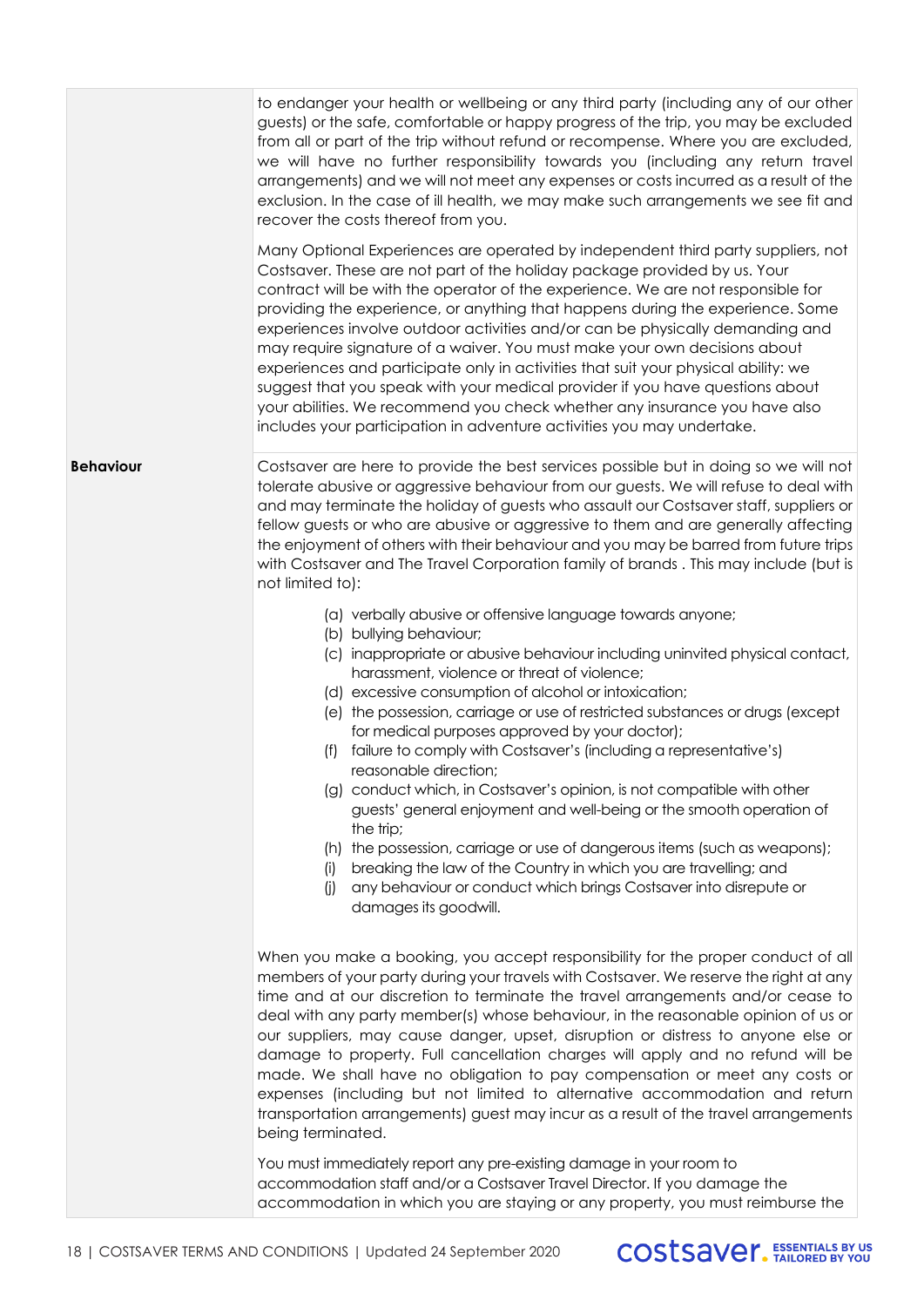|                                                   | and conditions.                                             | accommodation provider or property owner concerned for the cost of the<br>damage before the end of your stay if the cost has been established by then or as<br>soon as it has been established if later. You must indemnify us for the full amount of<br>any claim (also including legal costs) made against us. Criminal proceedings may<br>be instigated. Costsaver is not responsible for any costs incurred concerning a<br>guest removed from a trip or aircraft, ship or train. Guests agree not to hold<br>Costsaver or any of its related entities liable for any actions taken under these terms                                                                                                                                                                                                                                                                                                                                                                             |
|---------------------------------------------------|-------------------------------------------------------------|---------------------------------------------------------------------------------------------------------------------------------------------------------------------------------------------------------------------------------------------------------------------------------------------------------------------------------------------------------------------------------------------------------------------------------------------------------------------------------------------------------------------------------------------------------------------------------------------------------------------------------------------------------------------------------------------------------------------------------------------------------------------------------------------------------------------------------------------------------------------------------------------------------------------------------------------------------------------------------------|
| <b>Itinerary Variations</b>                       | making a reservation.                                       | Costsaver strives to improve trip itineraries, services and features. If improvements<br>can be made, or if circumstances beyond our control make changes necessary, we<br>reserve the right to vary itineraries and to substitute hotels. At certain peak periods<br>multiple departures may operate, sometimes in reverse order; accommodation may<br>vary from those stated on the itinerary pages. On trips which include cruises, the ship<br>may be changed for operational reasons. Departures in early and late season are<br>potentially operated in cool weather conditions. As a result, itinerary variations may<br>occur. Certain activities may not be precisely as described or may not be available<br>due to seasonality or weather conditions or other circumstances beyond our control.<br>We will try to notify you or your Travel Agent of changes. If your enjoyment may be<br>diminished by such limitations, please check with us or your Travel Agent before |
|                                                   | paid.                                                       | In the event that we make a major change to your holiday (which does not include,<br>for example, changes to aircraft type, change of accommodation to another of the<br>same standard, or alteration of your outward/return flights by less than 12 hours) or<br>increase the costs of your holiday by more than 8% we will inform you or your Travel<br>Agent as soon as reasonably possible if there is time before your departure date. You<br>will either have the choice of accepting the change of arrangements, accepting<br>an offer of alternative travel arrangements of comparable standard from us if<br>available (we will refund any price difference if the alternative is of a lower value,<br>but these booking terms and conditions will continue to apply to any alternative<br>booking), or cancelling your booked holiday and receiving a full refund of all monies                                                                                             |
|                                                   | from claiming more if you are entitled to do so:            | Where we make a major change to your holiday, you will also be entitled to<br>compensation unless the change arises for unusual or unforeseeable reasons outside<br>of our control (also referred to as reasons of "force majeure", and includes war (and<br>threat of war), riot, industrial dispute, actual or threatened terrorist activity and its<br>consequences, civil disturbances, natural or nuclear disaster, fire, adverse weather<br>conditions, epidemics, pandemics, unavoidable technical problems with<br>transportation and any other similar events). The level of compensation will depend<br>on when we inform you of the major change, although this does not exclude you                                                                                                                                                                                                                                                                                       |
|                                                   | No. of days prior to departure Compensation payable<br>date | [per]<br>person)                                                                                                                                                                                                                                                                                                                                                                                                                                                                                                                                                                                                                                                                                                                                                                                                                                                                                                                                                                      |
|                                                   | 46 days and over                                            | £О                                                                                                                                                                                                                                                                                                                                                                                                                                                                                                                                                                                                                                                                                                                                                                                                                                                                                                                                                                                    |
|                                                   | $45 - 22$ days                                              | £10                                                                                                                                                                                                                                                                                                                                                                                                                                                                                                                                                                                                                                                                                                                                                                                                                                                                                                                                                                                   |
|                                                   | $21 - 8$ days                                               | £20                                                                                                                                                                                                                                                                                                                                                                                                                                                                                                                                                                                                                                                                                                                                                                                                                                                                                                                                                                                   |
|                                                   | $7 - 1$ days                                                | £30                                                                                                                                                                                                                                                                                                                                                                                                                                                                                                                                                                                                                                                                                                                                                                                                                                                                                                                                                                                   |
|                                                   | Day of departure                                            | £40                                                                                                                                                                                                                                                                                                                                                                                                                                                                                                                                                                                                                                                                                                                                                                                                                                                                                                                                                                                   |
| Changes due to<br><b>National/Public Holidays</b> |                                                             | During local or national holidays, certain facilities such as museums, sightseeing<br>trips and shopping may be limited or unavailable. In such instances itinerary<br>changes are made by Costsaver seeking to reduce inconvenience to guests. Such<br>changes are deemed not to be a major change to the itinerary, and no                                                                                                                                                                                                                                                                                                                                                                                                                                                                                                                                                                                                                                                          |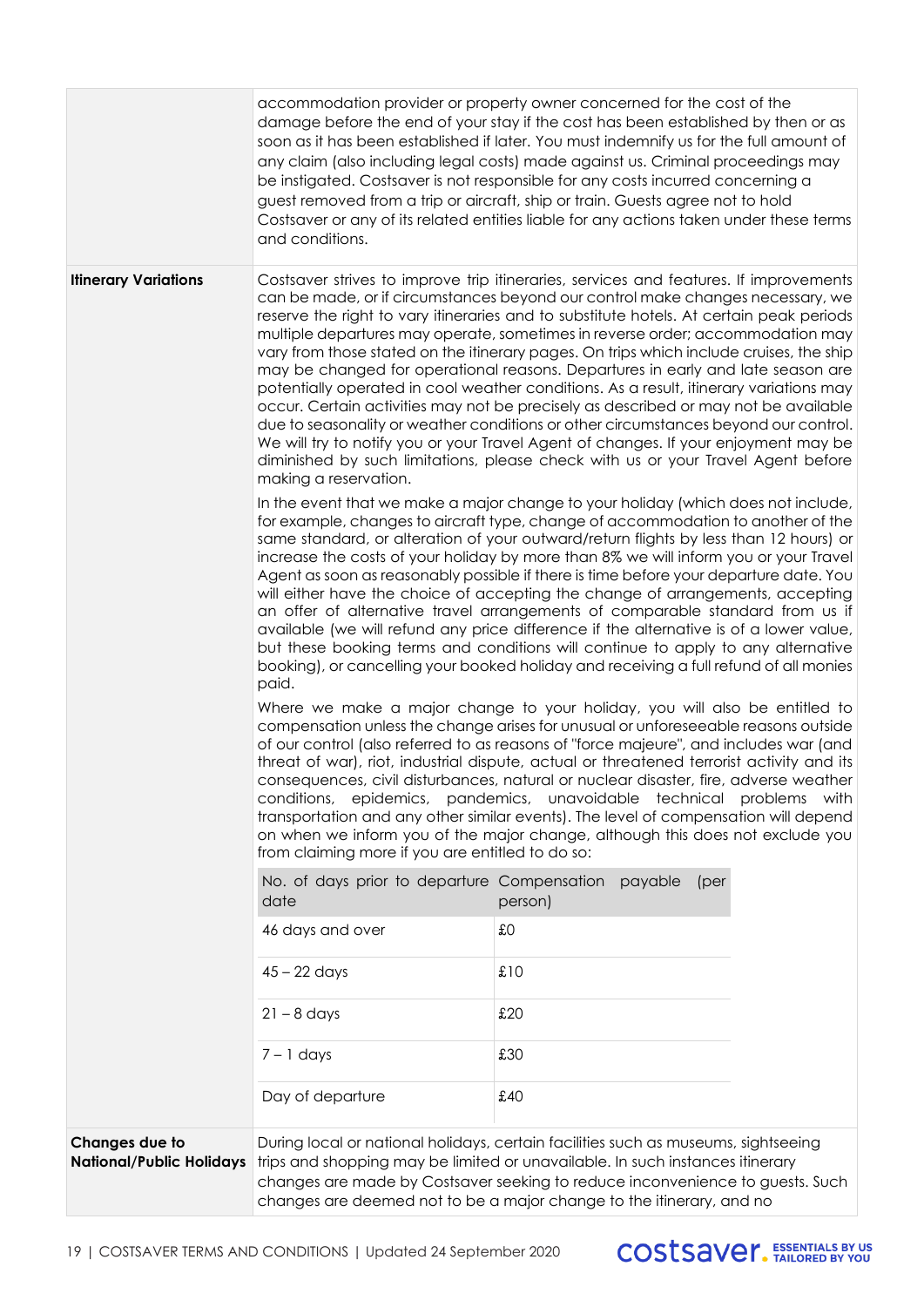|                                         | compensation will be payable to guests. Holidays, closing days and other<br>circumstances may necessitate a change of the day of the week for scheduled<br>regional meals, sightseeing or other activities. If you feel your enjoyment might be<br>diminished by any of these circumstances please check with the respective<br>national tourist office before selecting a specific departure date.                                                                                                                                                                                                                                                                                                                                                                                      |
|-----------------------------------------|------------------------------------------------------------------------------------------------------------------------------------------------------------------------------------------------------------------------------------------------------------------------------------------------------------------------------------------------------------------------------------------------------------------------------------------------------------------------------------------------------------------------------------------------------------------------------------------------------------------------------------------------------------------------------------------------------------------------------------------------------------------------------------------|
| Pre & Post-Trip<br><b>Accommodation</b> | If you arranged with us to remain at a destination before or after your trip, your stay<br>will be at your sole expense as is the transfer to either the hotel or airport. Please<br>speak to your Travel Agent our our reservations team about our pre- and post-trip<br>accommodation. Availability is limited. Breakfast and luggage handling is not<br>included unless otherwise noted. Costsaver does not provide complimentary<br>transfers for guests booking pre- and post-trip accommodations unless otherwise<br>stated. However, inexpensive airport transfers can often be purchased from<br>Costsaver. If your extra night accommodation is not the hotel where your trip<br>begins or ends, you will be responsible for your transfer arrangements at your own<br>expense. |
| <b>For Your Comfort</b>                 | Costsaver enforces a strict no smoking (including e-cigarettes) and no alcohol<br>policy on board motorcoaches. Regular comfort stops are made on traveling days.<br>Many hotels, restaurants, trains, cruises and other venues are 100% smoke free.<br>Costsaver operates a daily seat rotation system.                                                                                                                                                                                                                                                                                                                                                                                                                                                                                 |

## **RESPONSIBILITY**

| <b>Complete Agreement</b>      | These booking conditions, together with the other terms incorporated into this<br>contract referred to below, represent the entire agreement between the parties.                                                                                                                                                                                                                                                                                                                                                                                                                                                                                                                                                                                                                                                                                                                                                                                                                                                                                                                                                                                                                                                                                                                                                                                                                                                                                            |
|--------------------------------|--------------------------------------------------------------------------------------------------------------------------------------------------------------------------------------------------------------------------------------------------------------------------------------------------------------------------------------------------------------------------------------------------------------------------------------------------------------------------------------------------------------------------------------------------------------------------------------------------------------------------------------------------------------------------------------------------------------------------------------------------------------------------------------------------------------------------------------------------------------------------------------------------------------------------------------------------------------------------------------------------------------------------------------------------------------------------------------------------------------------------------------------------------------------------------------------------------------------------------------------------------------------------------------------------------------------------------------------------------------------------------------------------------------------------------------------------------------|
| <b>Additional Risks</b>        | Additional risks may arise including, but not limited to, hazards of traveling in<br>undeveloped areas, hazards of travel by boat, train, bus, car, truck, aircraft and<br>other means, animals, forces of nature, unrest, differing levels of sanitation, differing<br>safety standards, risks associated with water, drinks, food, plants, insects and<br>animals, diseases and transmission of disease to you or members of your family or<br>party, accident or illness in areas of difficult evacuation or poor medical facilities,<br>acts of governments; all occurring during the trip or while coming to or returning<br>from the trip. You are voluntarily participating, knowing there are risks. You agree to<br>accept any and all risks. You release and discharge Costsaver, its related<br>companies and personnel from, and agree not to make a claim against any of<br>them for, any and all claims, known or unknown, arising from contracting for,<br>traveling to or from, or traveling during, and in any and every way participating in<br>a trip, even where caused by negligence of any of these released and discharged<br>persons and entities. This release and discharge of liability, assumption of risk and<br>agreement not to make a claim is entered into on behalf of you and all members<br>of your family and party, also including minors. This agreement also binds your heirs,<br>legal representatives and assigns. |
| <b>Disclaimer of Liability</b> | Costsaver shall be responsible to for supplying the services and accommodation<br>described in the relevant itinerary with reasonable skill and care. Where the contract<br>is not performed, or is performed improperly by us or our agents, suppliers or other<br>co-operating organisations we will provide alternative arrangements, and, if of a<br>lower quality, pay you appropriate compensation unless this failure is due to i) you;<br>ii) a third party unconnected with the provision of these services where this failure is<br>unforeseeable or unavoidable; iii) unusual or unforeseeable circumstances beyond<br>our control, the consequences of which could not have been avoided even if all<br>due care had been exercised; or iv) an event which neither we nor our suppliers<br>could have foreseen or forestalled, even with all due care. In such circumstances,<br>we will do their best to supply comparable services, accommodations and itineraries                                                                                                                                                                                                                                                                                                                                                                                                                                                                             |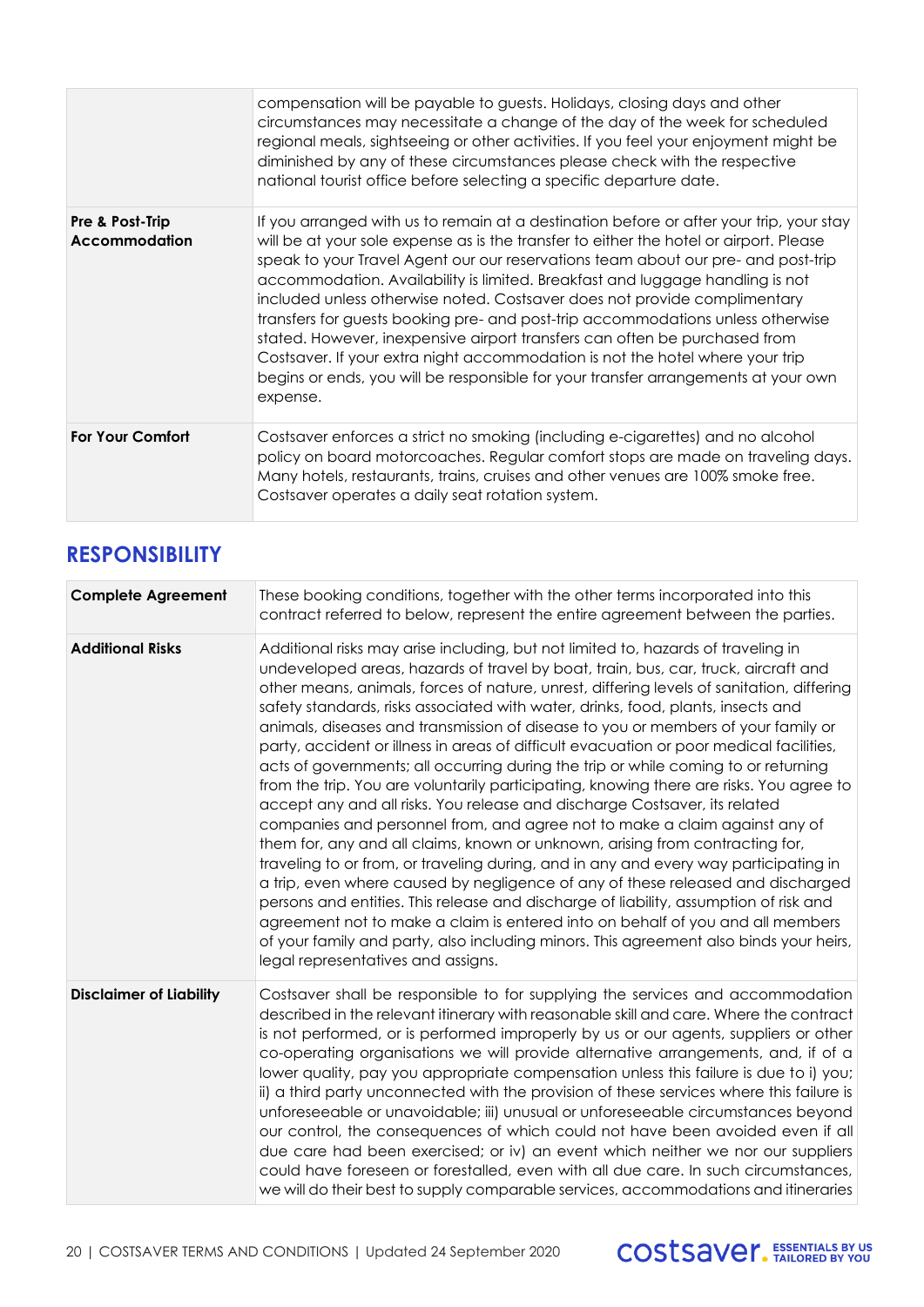|                               | and in any event we shall offer you such prompt assistance as is reasonable in the<br>circumstances, but there shall be no refund in this connection. Our liability for claims<br>which do not involve death, injury or illness shall be limited to twice the price of the<br>holiday.<br>If in the event of a substantial failure by us to perform the contract, and where we<br>are unable to provide alternative arrangements, you may terminate the contract<br>and we will repatriate you and provide a price reduction/compensation if<br>appropriate. In the event that the contract cannot be performed for unavoidable<br>and extraordinary circumstances and we cannot repatriate you in a timely manner,<br>we will bear the cost of any necessary accommodation for up to three nights. If you<br>have disabilities you should alert us at least 48 hours prior to the holiday so that<br>appropriate measures can be taken to accommodate you in these circumstances.<br>Under EU law (Regulation 261/2004) you have rights in some circumstances to<br>refunds and/or compensation from your airline in cases of denied boarding,<br>cancellation or delay to flights. Full details of these rights will be publicised at EU<br>airports and will also be available from airlines. However, reimbursement in such<br>cases will not automatically entitle you to a refund of your holiday cost from us. If<br>any payments are due from us, any payments made to you by the airline will be<br>deducted from this amount.<br>All baggage and personal effects are at all times and in all circumstances at the risk<br>of the trip participant. Baggage insurance is recommended. Upon return at the end<br>of the trip, if lost articles are found and returned to the owner, a service fee will be<br>charged.<br>All certificates and other travel documents for services issued by Costsaver's<br>agents, suppliers or other co-operating organisations are subject to the terms and<br>conditions specified by the carriers and suppliers and to the laws of the countries in<br>which the services are supplied some of which may limit or exclude liability. You<br>are responsible for ensuring that you keep all of your travel documents safe and<br>that they are available for inspection. |
|-------------------------------|----------------------------------------------------------------------------------------------------------------------------------------------------------------------------------------------------------------------------------------------------------------------------------------------------------------------------------------------------------------------------------------------------------------------------------------------------------------------------------------------------------------------------------------------------------------------------------------------------------------------------------------------------------------------------------------------------------------------------------------------------------------------------------------------------------------------------------------------------------------------------------------------------------------------------------------------------------------------------------------------------------------------------------------------------------------------------------------------------------------------------------------------------------------------------------------------------------------------------------------------------------------------------------------------------------------------------------------------------------------------------------------------------------------------------------------------------------------------------------------------------------------------------------------------------------------------------------------------------------------------------------------------------------------------------------------------------------------------------------------------------------------------------------------------------------------------------------------------------------------------------------------------------------------------------------------------------------------------------------------------------------------------------------------------------------------------------------------------------------------------------------------------------------------------------------------------------------------------------------------------------------------------------------------------------------------------|
| <b>Safety</b>                 | Where the guest occupies a motorcoach seat fitted with a safety belt, neither<br>Costsaver nor the Operator nor its agents or co-operating organisations or service<br>providers will be liable for any injury, illness or death or for any loss or damages or<br>claims whatsoever arising from any accident or incident, if the safety belt is not<br>being worn at the time of such an accident or incident. This exclusion and<br>limitation of liability shall not be used to imply that the Operator or its agents or<br>affiliated entities are liable in other circumstances.                                                                                                                                                                                                                                                                                                                                                                                                                                                                                                                                                                                                                                                                                                                                                                                                                                                                                                                                                                                                                                                                                                                                                                                                                                                                                                                                                                                                                                                                                                                                                                                                                                                                                                                                |
| <b>International Treaties</b> | Transportation companies, airlines etc. are not to be held responsible for any act,<br>omission or event during the time guests are not on board planes, transportation or<br>conveyances. We rely on international convention which may apply to the<br>services provided by us, our suppliers or agents with respect to any claim of any<br>nature brought by you against us as a result of the provision of those services.<br>International conventions which apply may include: Warsaw Convention 1929, (as<br>amended by Hague Protocol and Montreal Protocol) in relation to air travel, or<br>Montreal Convention; the Berne Convention for rail travel; Athens Convention 1974<br>for carriage by sea; the Geneva Convention for carriage by road and the Paris<br>Convention 1962 for Hotels. We are to be regarded as having all the benefits of<br>these conventions on limiting our liability in relation to any claim for death, injury,<br>loss, damage and delay to guests and luggage.                                                                                                                                                                                                                                                                                                                                                                                                                                                                                                                                                                                                                                                                                                                                                                                                                                                                                                                                                                                                                                                                                                                                                                                                                                                                                                              |
| <b>Errors and Omissions</b>   | In the case of computer or human billing errors, we reserve the right to re-invoice<br>guests and their Travel Agents with correct billing.<br>Every effort is made to accuracy of our brochures and website; however, Costsaver<br>cannot be held responsible for printing or typographical errors, or errors arising from<br>unforeseen circumstances. Moreover, photographs and descriptions of locations or                                                                                                                                                                                                                                                                                                                                                                                                                                                                                                                                                                                                                                                                                                                                                                                                                                                                                                                                                                                                                                                                                                                                                                                                                                                                                                                                                                                                                                                                                                                                                                                                                                                                                                                                                                                                                                                                                                      |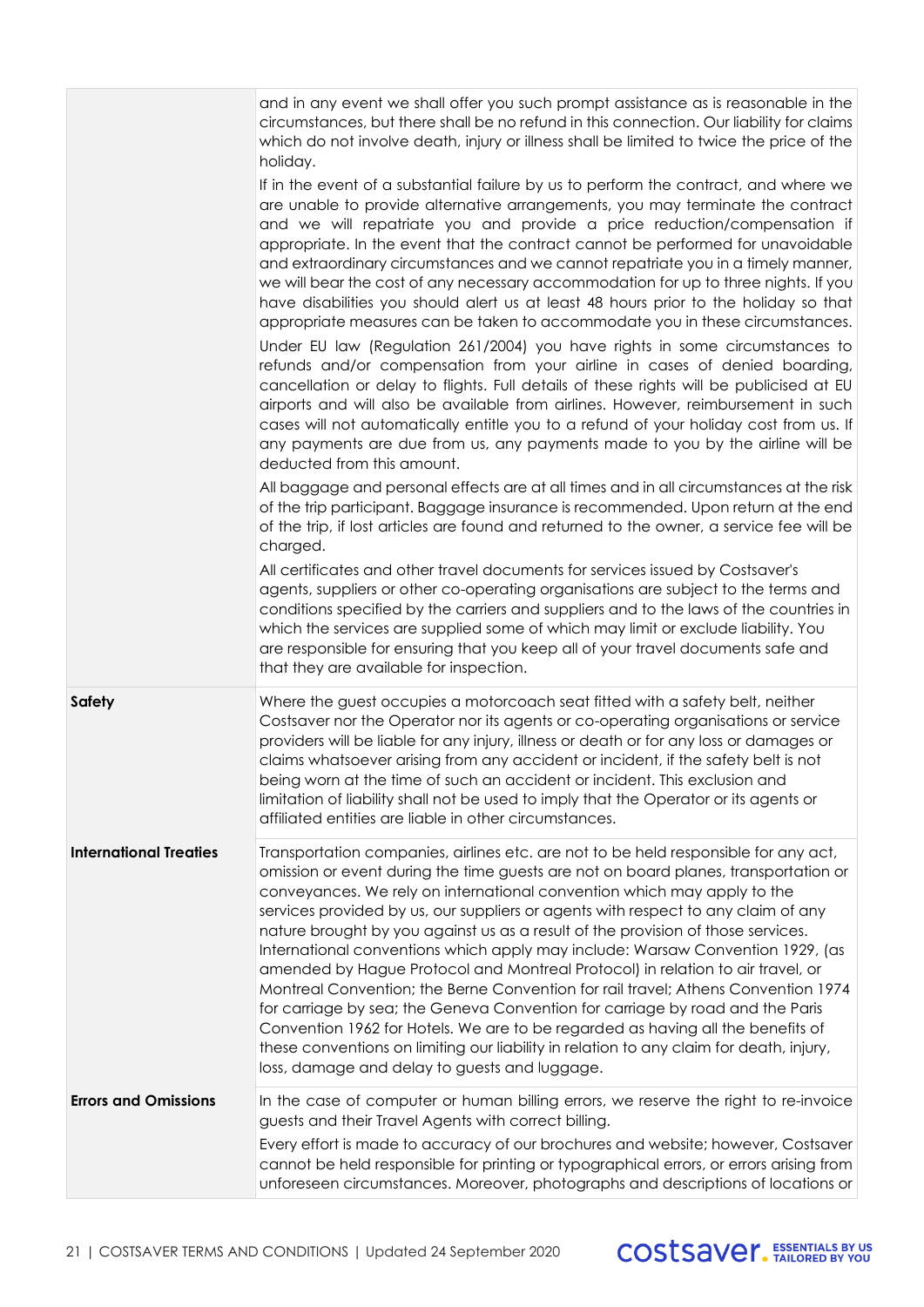attractions are merely representative of conditions that existed at time of brochure printing and conditions may not be the same at the time of your journey.

The airline(s) featured or nominated in our brochures or website do not by virtue of their endorsement commit or represent themselves either as contracting with any purchaser of a holiday from Costsaver or as having any other legal relationship with them.

All bookings made with any provider of any transport, facilities, meals, other goods or of any services are subject to terms and conditions and exclusions and/or limitations of liability imposed by them in relation to matters not covered particularly and expressly by your agreement with Costsaver.

If you decide that you do not want to visit a country or part of a country you intended to visit because of any law, condition or requirement of any government or governmental authority, official, servant or agent, you are responsible for any costs, expenses, charges, fees, losses or damage incurred as a consequence and any cancellation or amendment fees. None of the companies in the Costsaver group of companies, or any of their staff or agents, accept any responsibility or liability for your acts, omissions, defaults, conduct, state of health, condition or circumstances.

### **COMPLAINT PROCEDURES & CONSUMER PROTECTION**

| <b>Complaint Procedure</b> | If you have a problem during your holiday please inform Costsaver's Travel<br>Director/Local Representative immediately, who will try to make things right. Such<br>assistance may include providing information on health services, local authorities<br>and consular assistance as well as arranging communication and/or making<br>alternative travel arrangements. We may charge a fee for these services where you<br>have caused the problem intentionally or by your own negligence. If the matter was<br>not resolved locally, please write to Costsaver's Guest Relations Department at the<br>address below within sixty (60) days of the end of your Costsaver holiday, as it is<br>important that you provide us the information quickly. Please quote your booking<br>reference number and all relevant information. Failure to follow this procedure may<br>delay or deny us the opportunity to investigate and rectify the problem, which may<br>affect the way your complaint is dealt with and your rights under this contract.<br>In any legal action, arbitration, or other proceeding to enforce, interpret or<br>construe the terms of this Agreement, or concerning any grievance relating to the<br>trip, the prevailing party shall be entitled to recover actual reasonable attorneys' |
|----------------------------|-----------------------------------------------------------------------------------------------------------------------------------------------------------------------------------------------------------------------------------------------------------------------------------------------------------------------------------------------------------------------------------------------------------------------------------------------------------------------------------------------------------------------------------------------------------------------------------------------------------------------------------------------------------------------------------------------------------------------------------------------------------------------------------------------------------------------------------------------------------------------------------------------------------------------------------------------------------------------------------------------------------------------------------------------------------------------------------------------------------------------------------------------------------------------------------------------------------------------------------------------------------------------------------------------------------------|
|                            | fees, costs and expenses.                                                                                                                                                                                                                                                                                                                                                                                                                                                                                                                                                                                                                                                                                                                                                                                                                                                                                                                                                                                                                                                                                                                                                                                                                                                                                       |
| <b>Data Protection</b>     | To process your trip booking, Costsaver will need to use personal information for you<br>and guests in your booking. Personal information may include each guest's name,<br>address, phone number, email address, passport number, and sensitive information<br>such as health, medical, dietary, mobility, religious or other special requirements. This<br>personal information may be passed on to other suppliers of your travel<br>arrangements in addition to public authorities (such as customs and immigration),<br>security and credit checking organisations, and otherwise as required by law.<br>Costsaver will process your personal data in accordance with the General Data<br>Protection Regulations (GDPR). You can find out more about Costsaver's Privacy<br>safeguards available at costsavertour.com/terms-and-<br>Policy and<br>the<br>conditions/privacy-policy.                                                                                                                                                                                                                                                                                                                                                                                                                        |
|                            | We may also use the personal information you provide us to review and improve the<br>guided holidays and services that we offer, and to contact you (by mail, email<br>and/or telephone) about other guided holidays and services offered by Costsaver<br>that you may be interested in. If you don't want to receive this information, or if you<br>want a copy of the personal information we hold about you, write to us at Trafalgar<br>Tours Ltd (see address below). Costsaver may charge a fee for supplying you with                                                                                                                                                                                                                                                                                                                                                                                                                                                                                                                                                                                                                                                                                                                                                                                    |